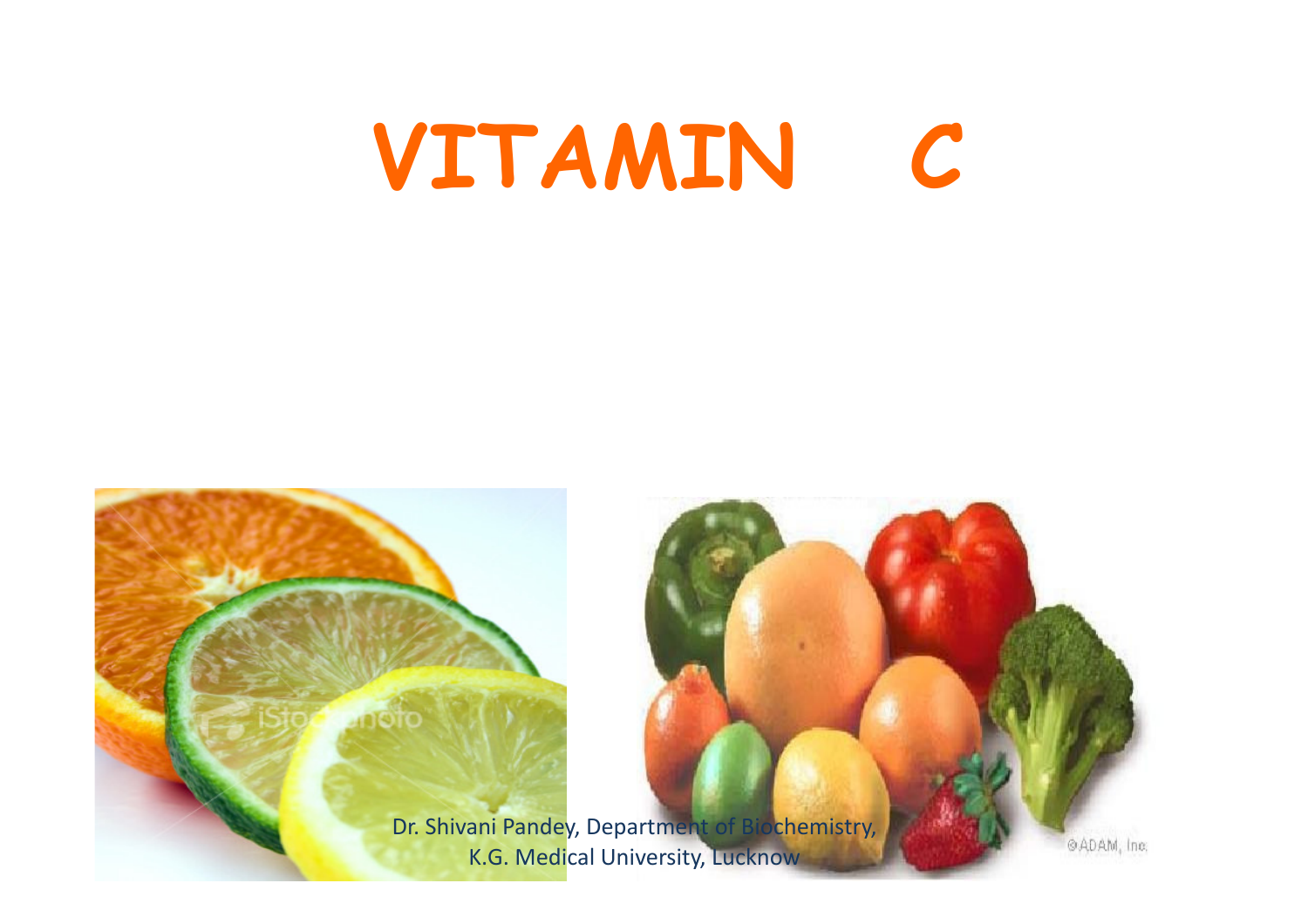## Vitamin C

- Vitamin C -known as ascorbic acid is a water-soluble vitamin. •
- $\bullet$  Unlike most mammals, humans do not have the ability to make their own vitamin C. Therefore, we must obtain vitamin C through our diet.
- • Fun fact: "ascorbic acid" comes from the New Latin "scorbutus" meaning scurvy!



**FIGURE 1** Chemical structure of ascorbic acid.



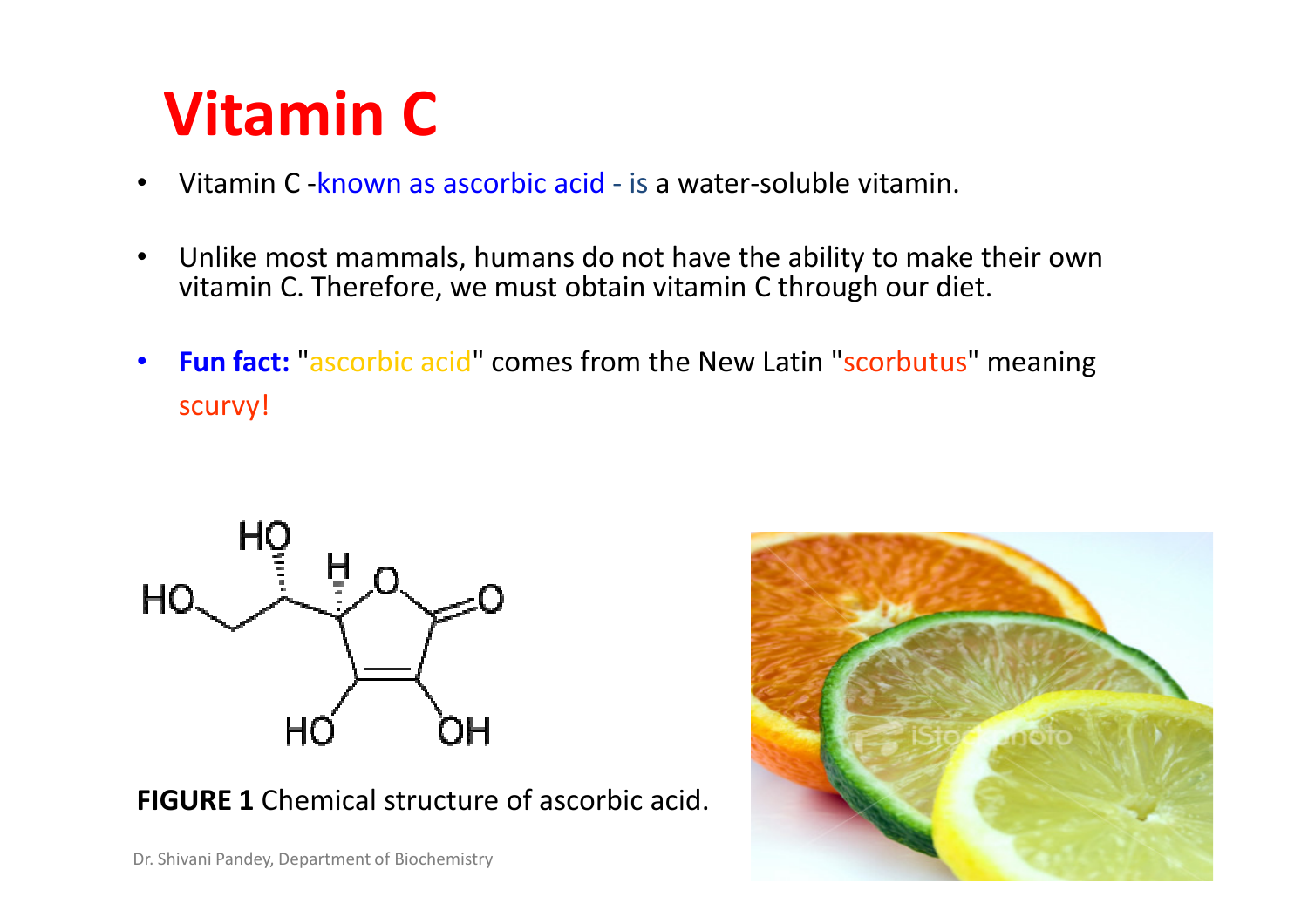## Vitamin C - Ascorbic Acid

- Structure
- Metabolism
	- OYINƏTIOL - oxidation/reduction
	- dehydroascorbic acid
	- dehydroascorbatereductase
	- glutathione (GSH)
		- glutamate-cysteineglycine

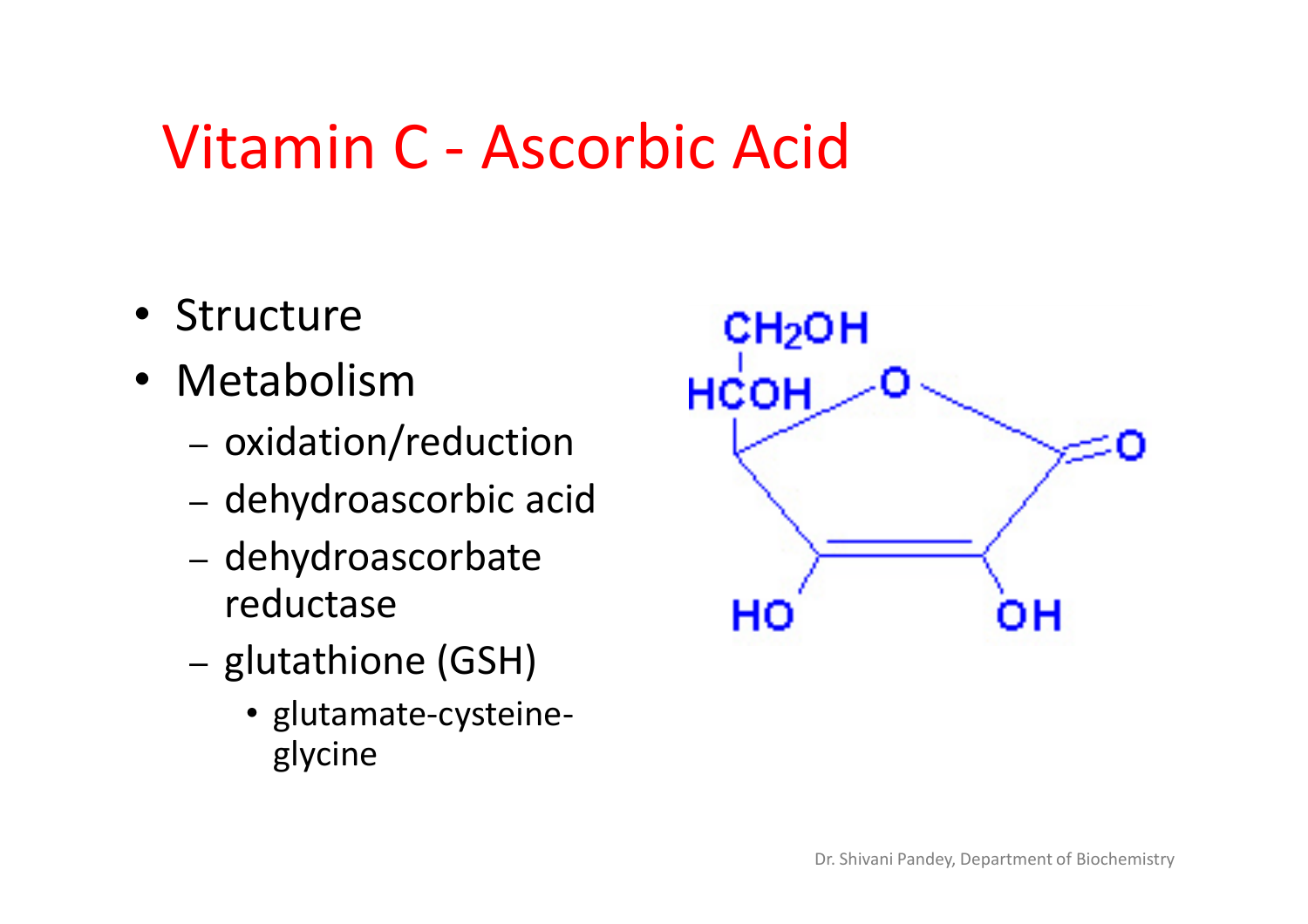- $\bullet$ **• Enhances absorption of iron**
- $\bullet$ • reduces iron to more absorbable ferrous form
- chalatac w chelates with ferrous ion to make it more soluble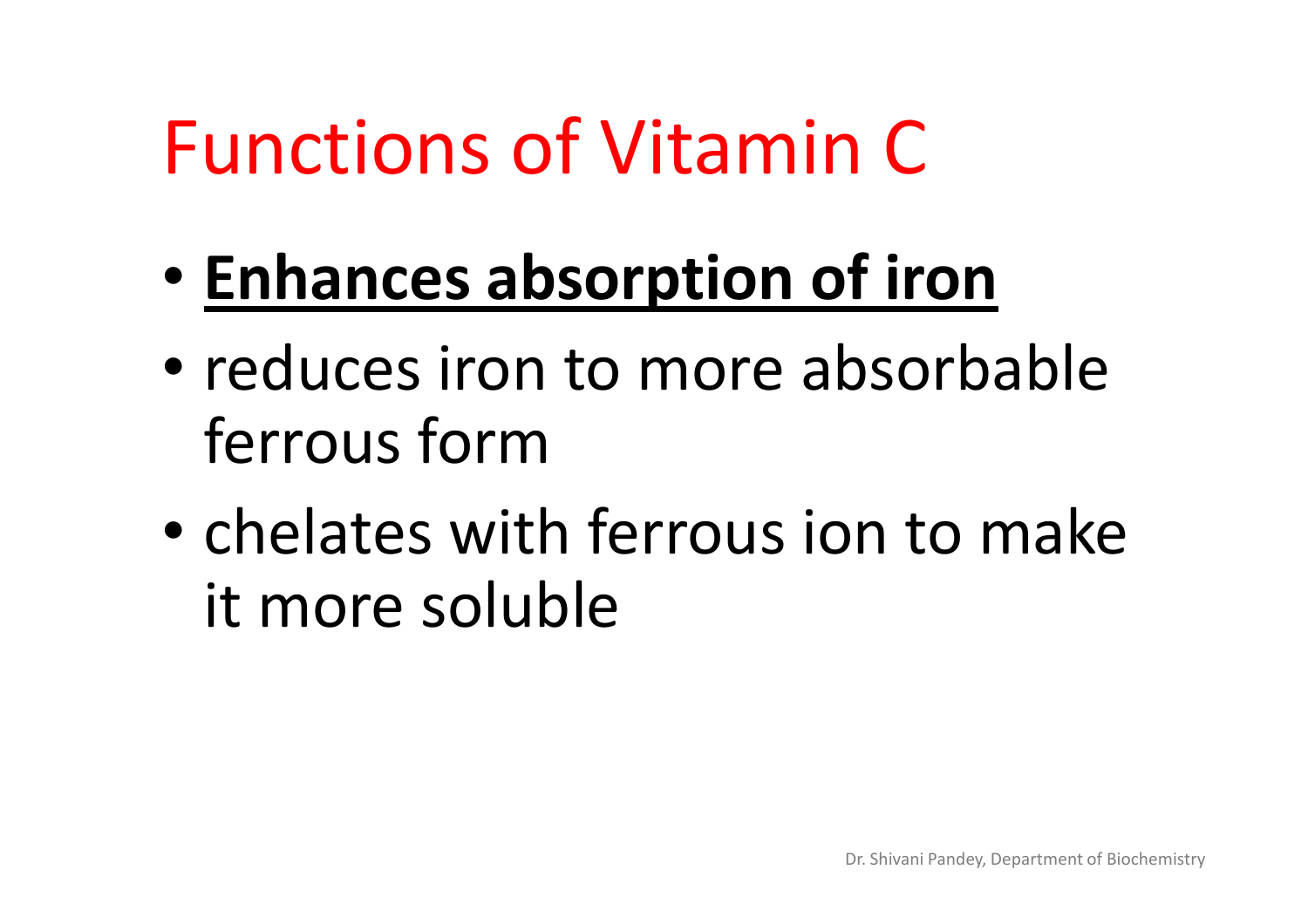- Hydroxylation of proline and lysine
- post-translational reaction of procollagen
- hydroxylated collagen can be cross-linked to triple helix collagen
- Scurvy weak collagen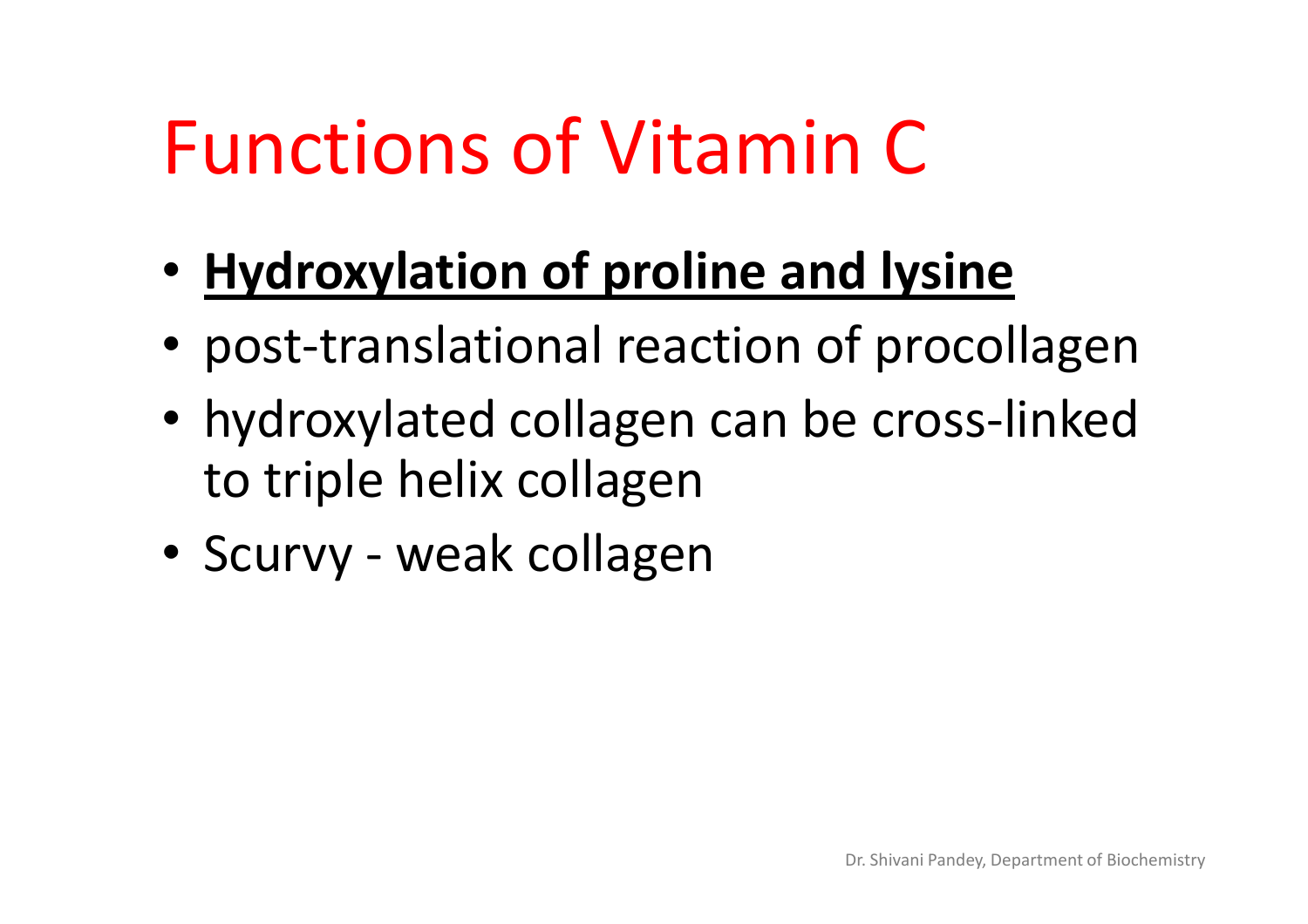- $\bullet$ **• Hydroxylation Reactions**
- Involves  $O_2$  $_2$  and metal coenzyme –(ferrous, cuprous)
- Carnitine synthesis
- Tyrosine synthesis & catabolism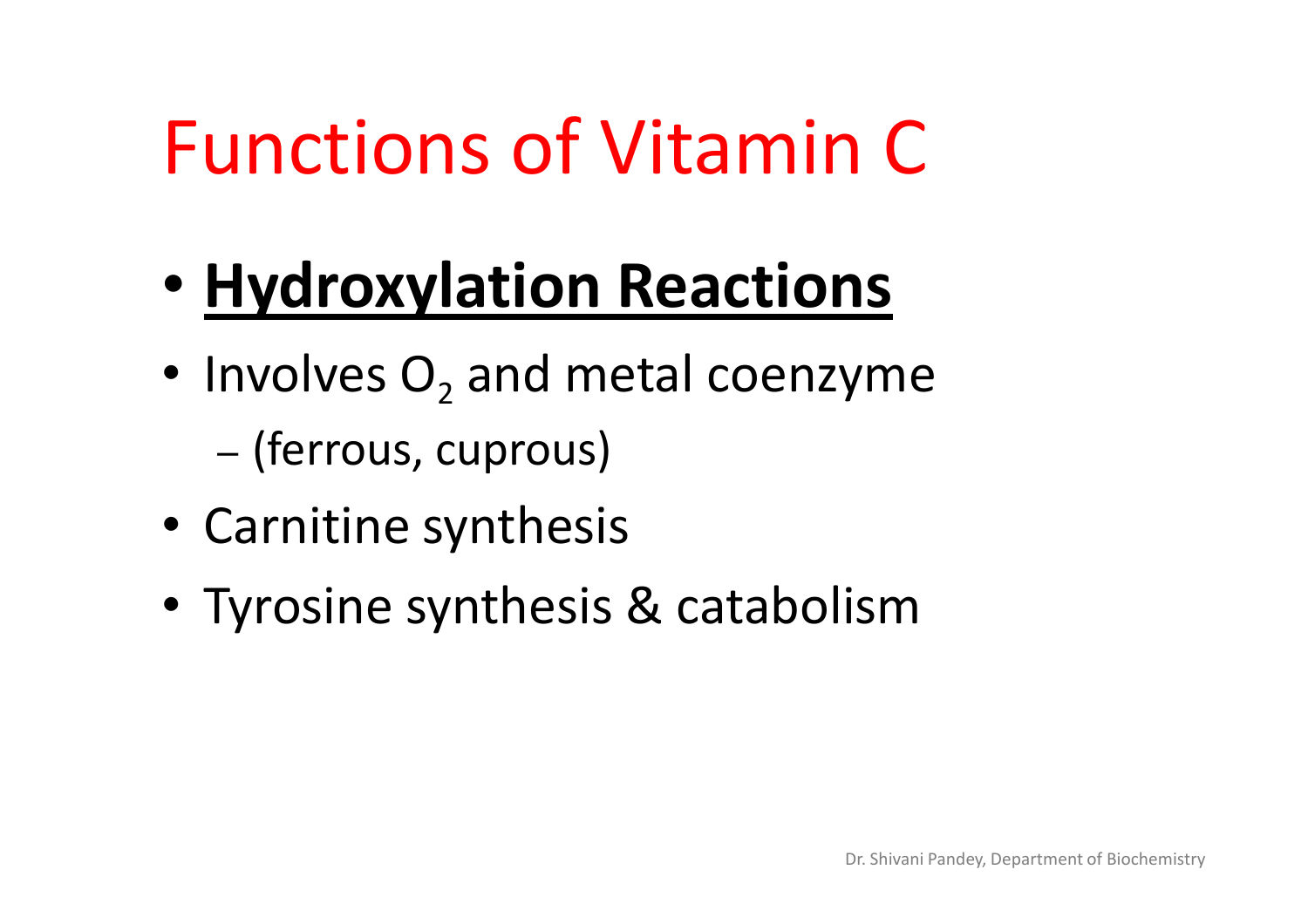- $\bullet$ Hydroxylation Reactions
- $\bullet$  Synthesis of Neurotransmitters
	- –– Dopamine
	- –Norepinephrine
	- –– Serotonin
- •• Bile acid synthesis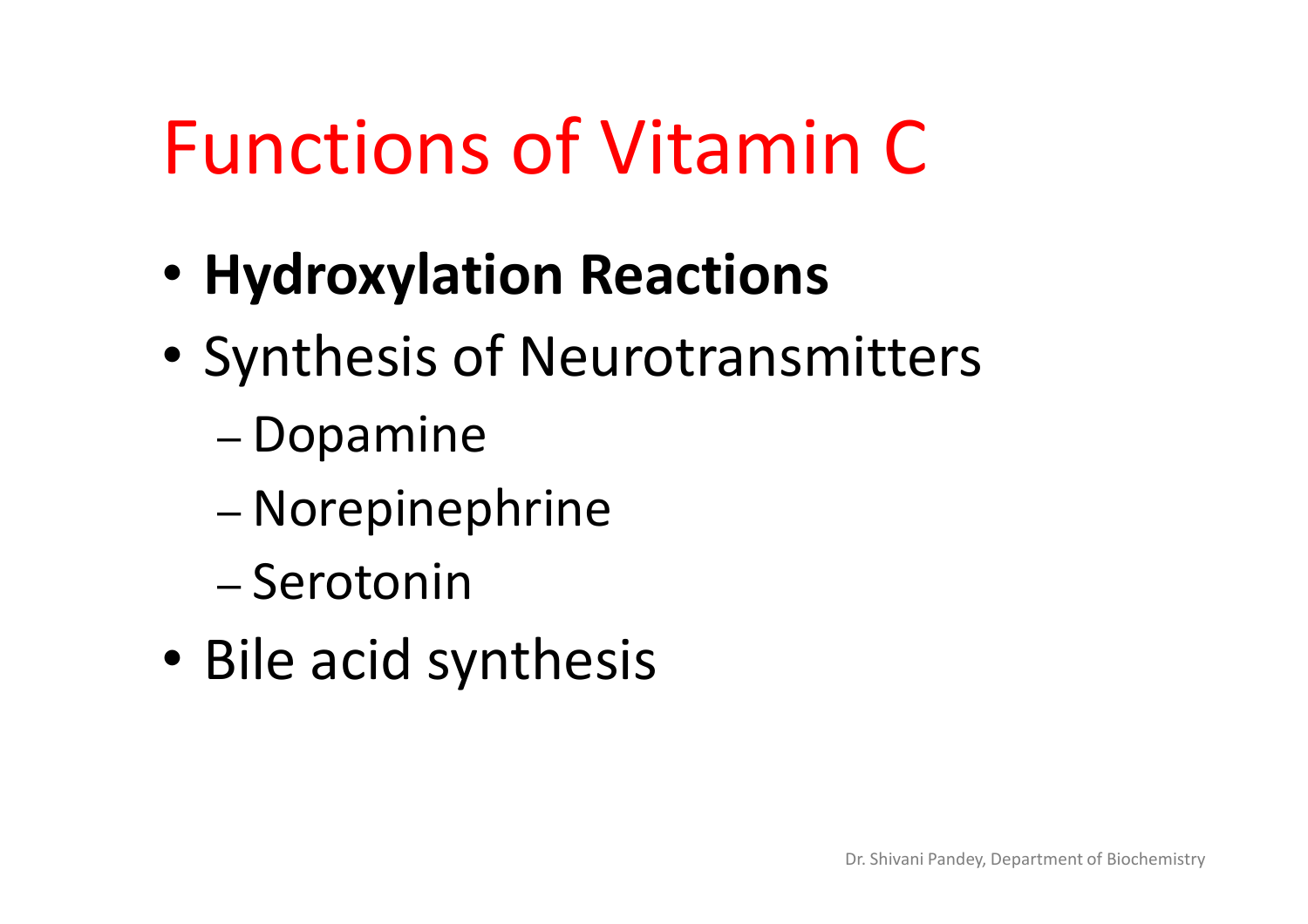- $\bullet$ • <u>Antioxidant Activity</u>
- •• Reacts and removes active oxygen species
- $\bullet$ • Pro-oxidant Activity
- •• Reduces metals to their pro-oxidant forms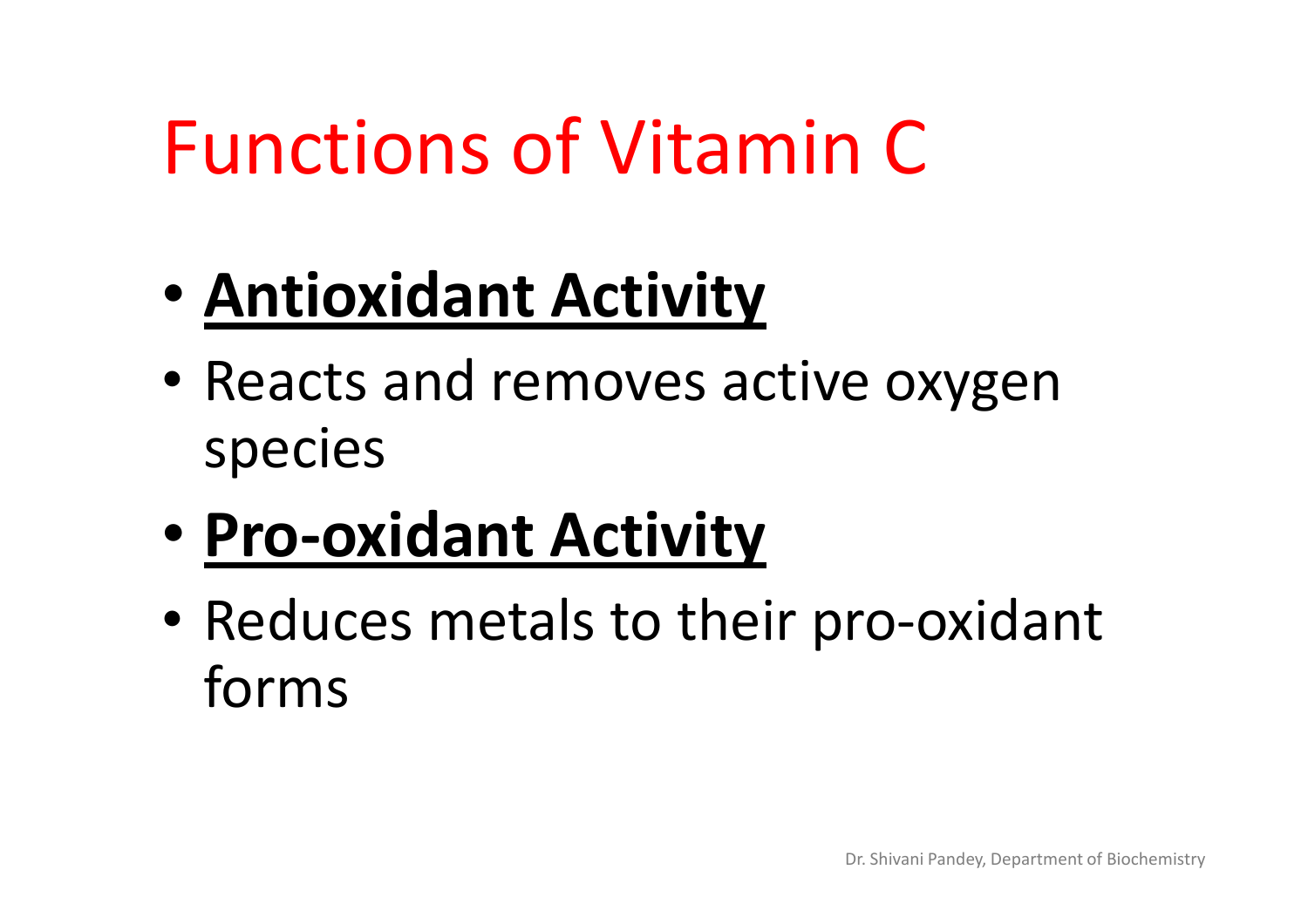## Functions

- • Synthesis of collagen, an important structural component of blood vessels, scar tissues, tendons, ligaments, and bone.
- •• Synthesis of the neurotransmitters, **norepinephrine** critical to brain function and are known to affect mood.
- • Highly effective antioxidant protects proteins, lipids (fats), carbohydrates, and nucleic acid (DNA and RNA) from damage by free radicals.
- •Regenerates other antioxidants such as vitamin E.



 $\bullet$  vitamin C is required for the synthesis of carnitine, a small molecule that isessential for the transport of fat to mitochondria, for conversion to energy.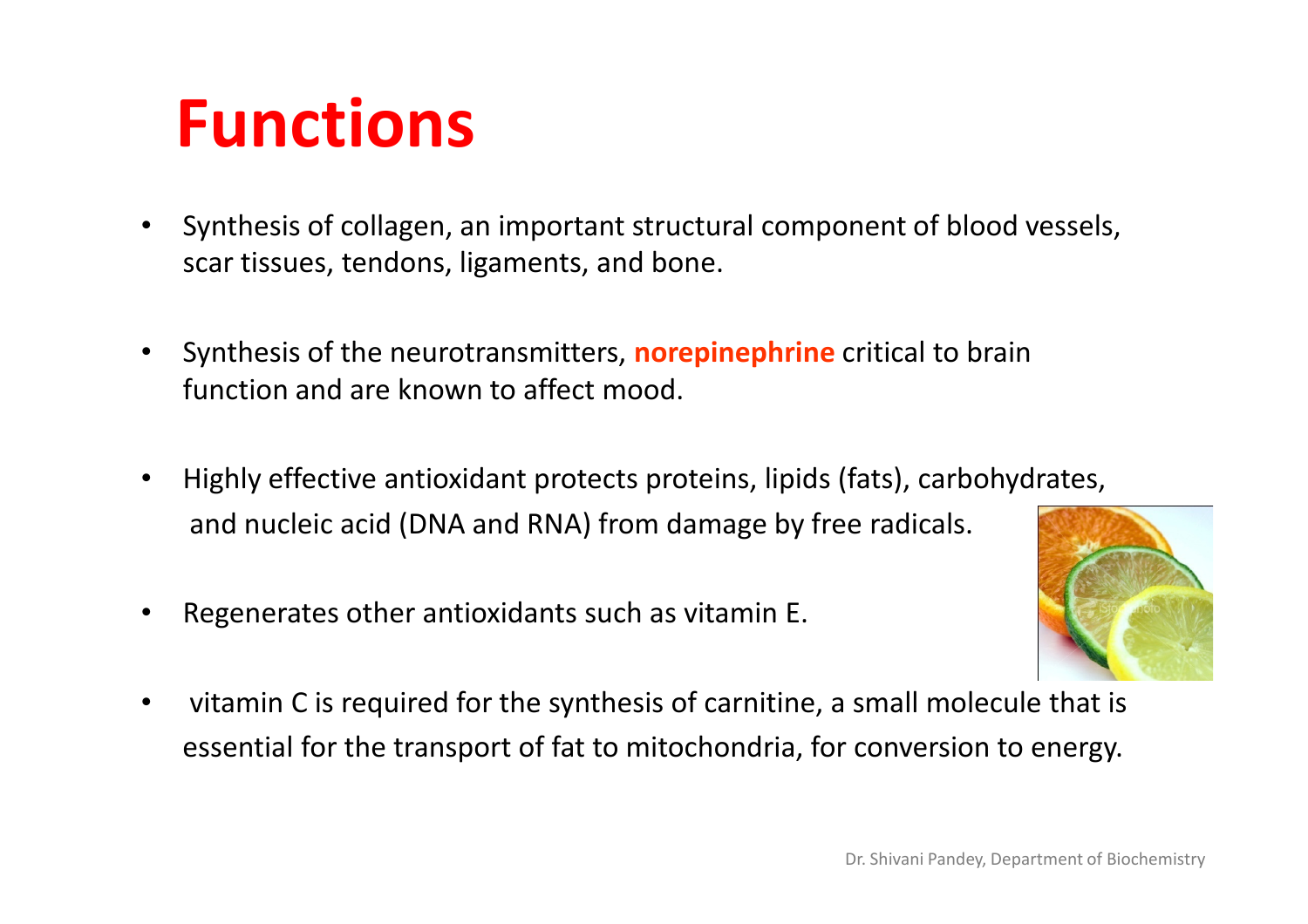

| <b>Food</b>             | <b>Serving</b>                    | (Vitamin C (mg) |
|-------------------------|-----------------------------------|-----------------|
| <b>Orange juice</b>     | $3/4$ cup (6 ounces)              | 75              |
| <b>Grapefruit juice</b> | 3/4 cup (6 ounces)                | 60              |
| <b>Orange</b>           | 1 medium                          | 70              |
| <b>Grapefruit</b>       | $\frac{1}{2}$ medium              | 44              |
| <b>Strawberries</b>     | 1 cup, whole                      | 82              |
| <b>Tomato</b>           | 1 medium                          | 23              |
| <b>Sweet red pepper</b> | $\frac{1}{2}$ cup, raw<br>chopped | 141             |
| <b>Broccoli</b>         | 1/2 cup, cooked                   | 58              |
| <b>Potato</b>           | 1 medium, baked                   | 26              |

Dr. Shivani Pandey, Department of Biochemistry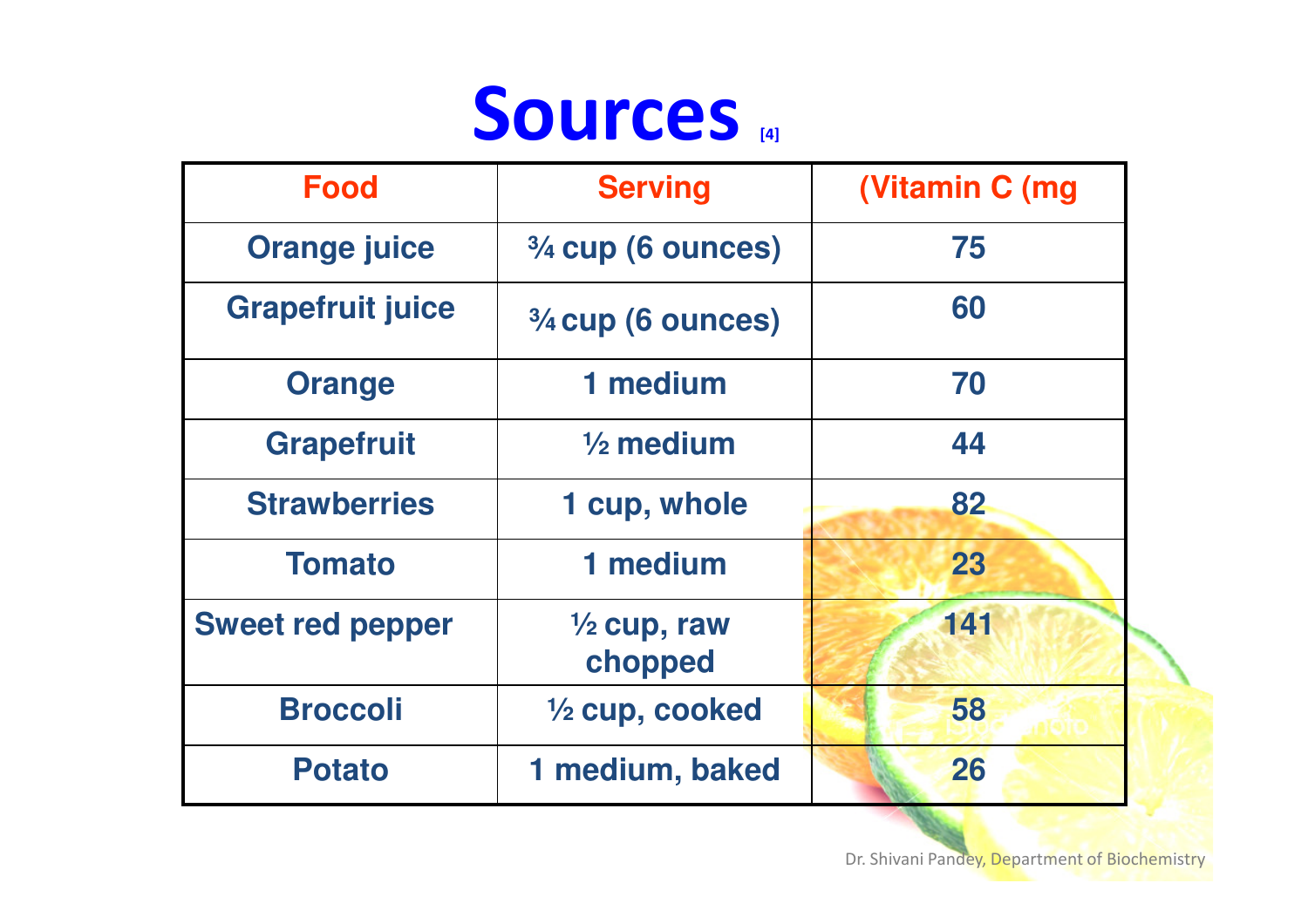# RDA for Vitamin C

- $\bullet$ 10 mg/day prevents scurvy
- • historic RDA's 45-70 mg (60mg in 1989), 75mg in 2000
- • prevention of scurvy vs antioxidant effect with supplements?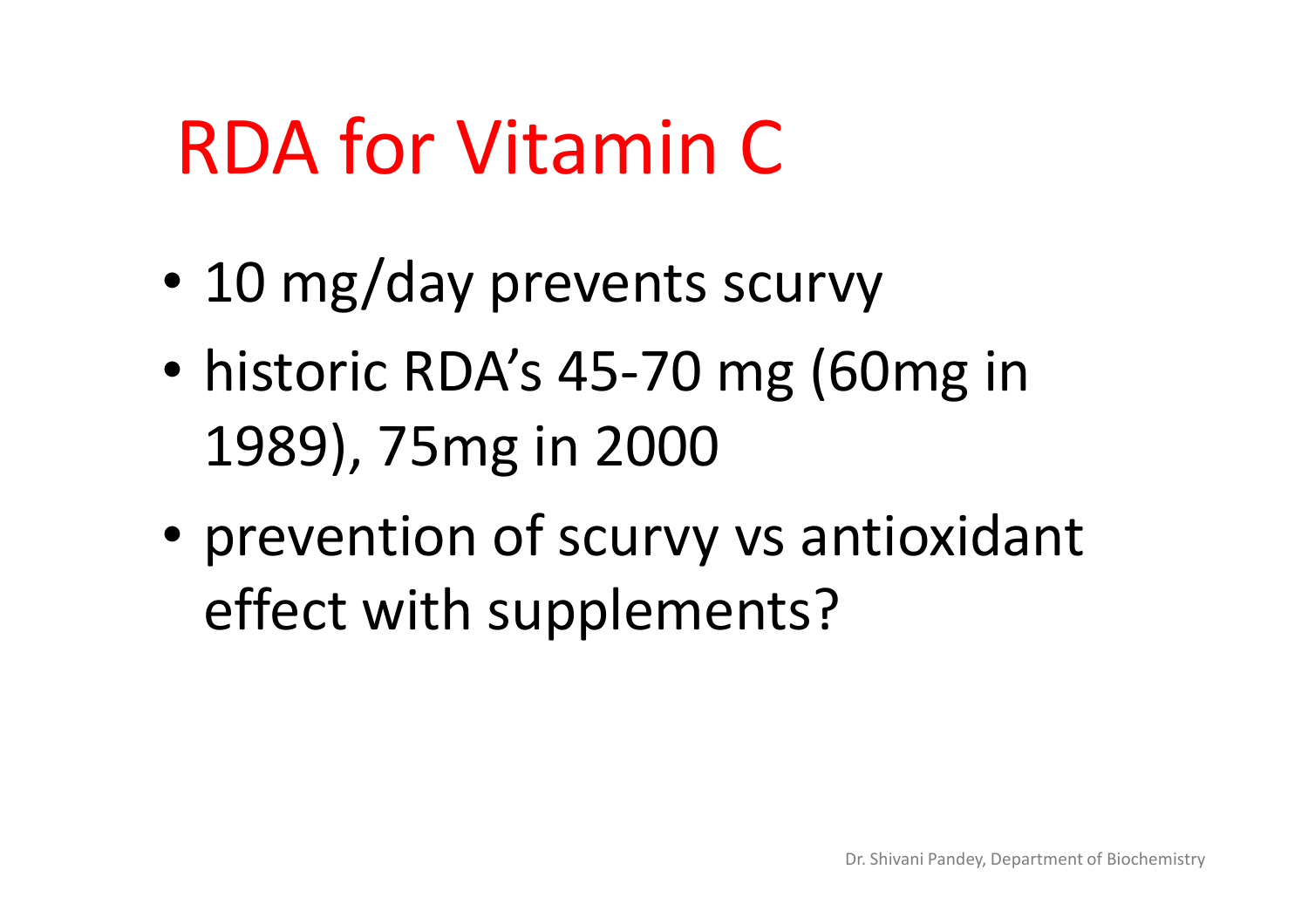## Vitamin C Deficiency

#### **• Disease result from severe vitamin C deficiency Scurvy**

Cardiovascular Disease

Stroke

**Cataracts** 

Lead toxicity

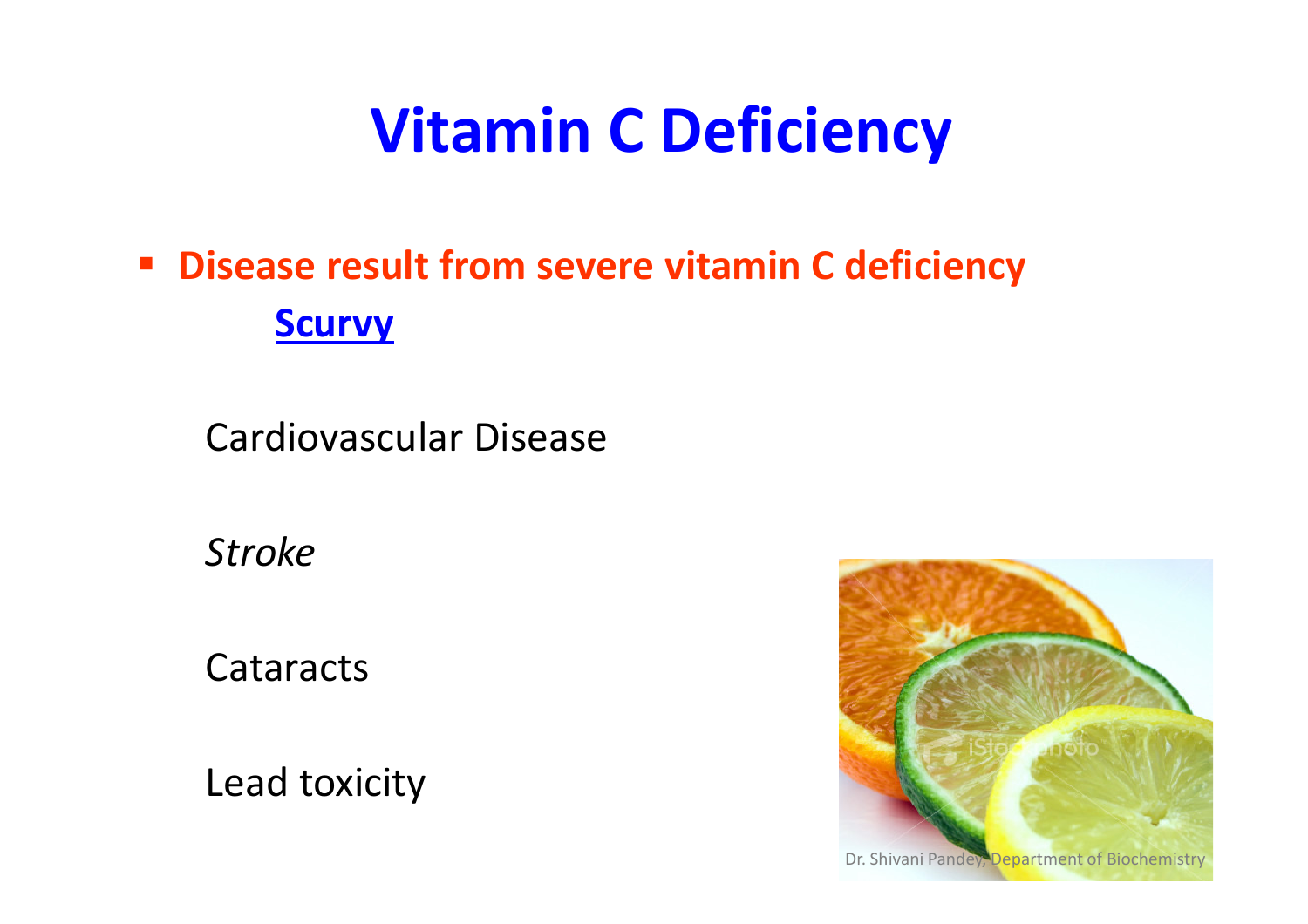# Scurvy

- Bleeding gums
- petechiae
- easy bruising
- impaired wound healing and bone repair
- joint pain
- anemia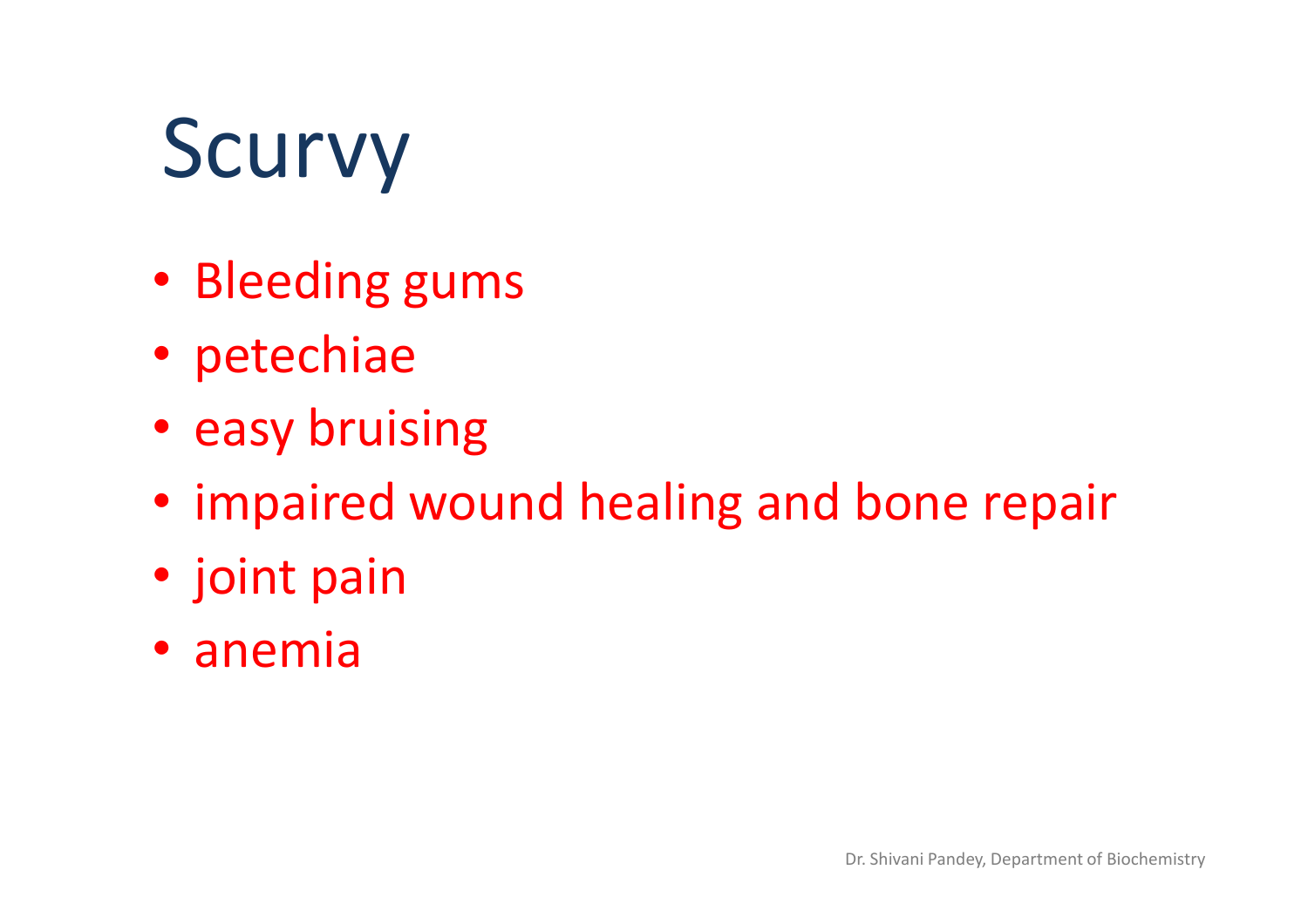

• It has been known for many centuries as the potentially fatal disease.

• By the late 1700's the British navy was aware that scurvy could be cured by eating oranges or lemons, even though vitamin <sup>C</sup> would not be isolated until the early 1930's.

Dr. Shivani Pandey, Department of Biochemistr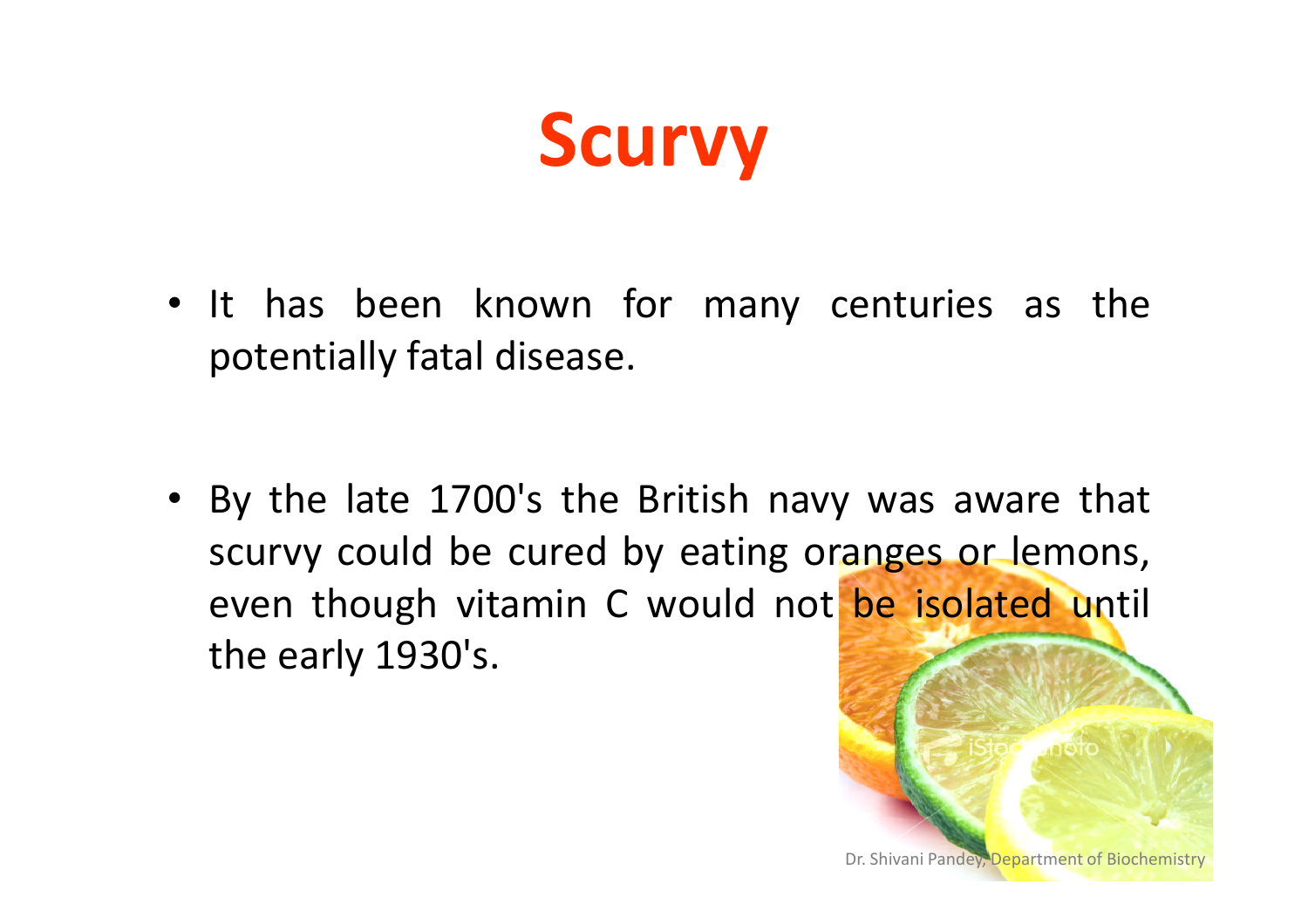## History of Vitamin C

- •• 17<sup>th</sup> century – sailors got scurvy on ships and ship surgeon, James Lind, prescribed lemonjuice as preventative. Performed an experiment that proved that lemon juice prevents scurvy.
- We now know today that it is because of the Vitamin <sup>C</sup> in the lemon that prevents scurvy or <sup>a</sup> vitamin <sup>C</sup> deficiency.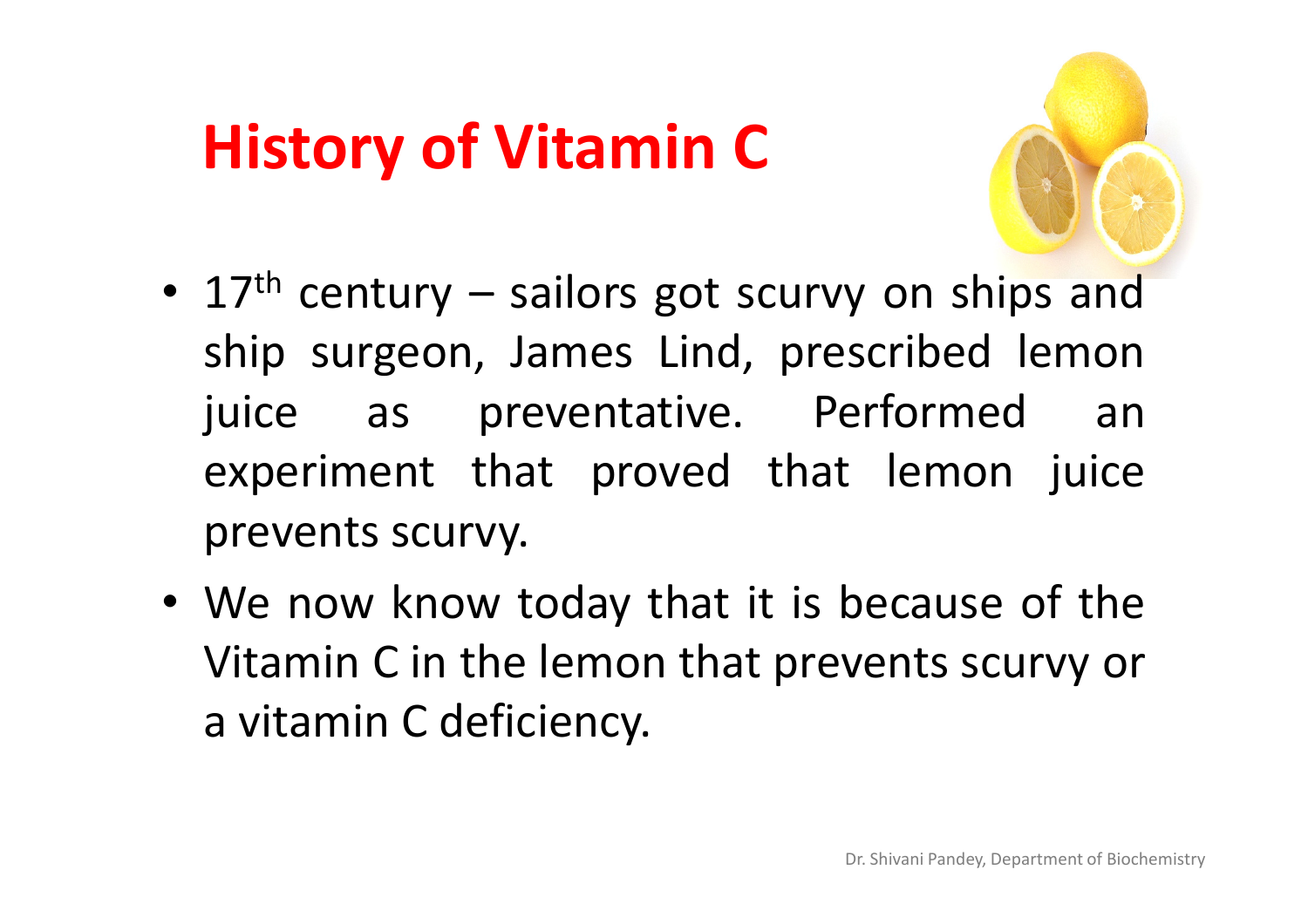### Cool Scurvy Dudes:

#### Captain James Cook







#### James Lind, a pioneer inthe field of scurvy prevention

Dr. Shivani Pandey, Department of Biochemistry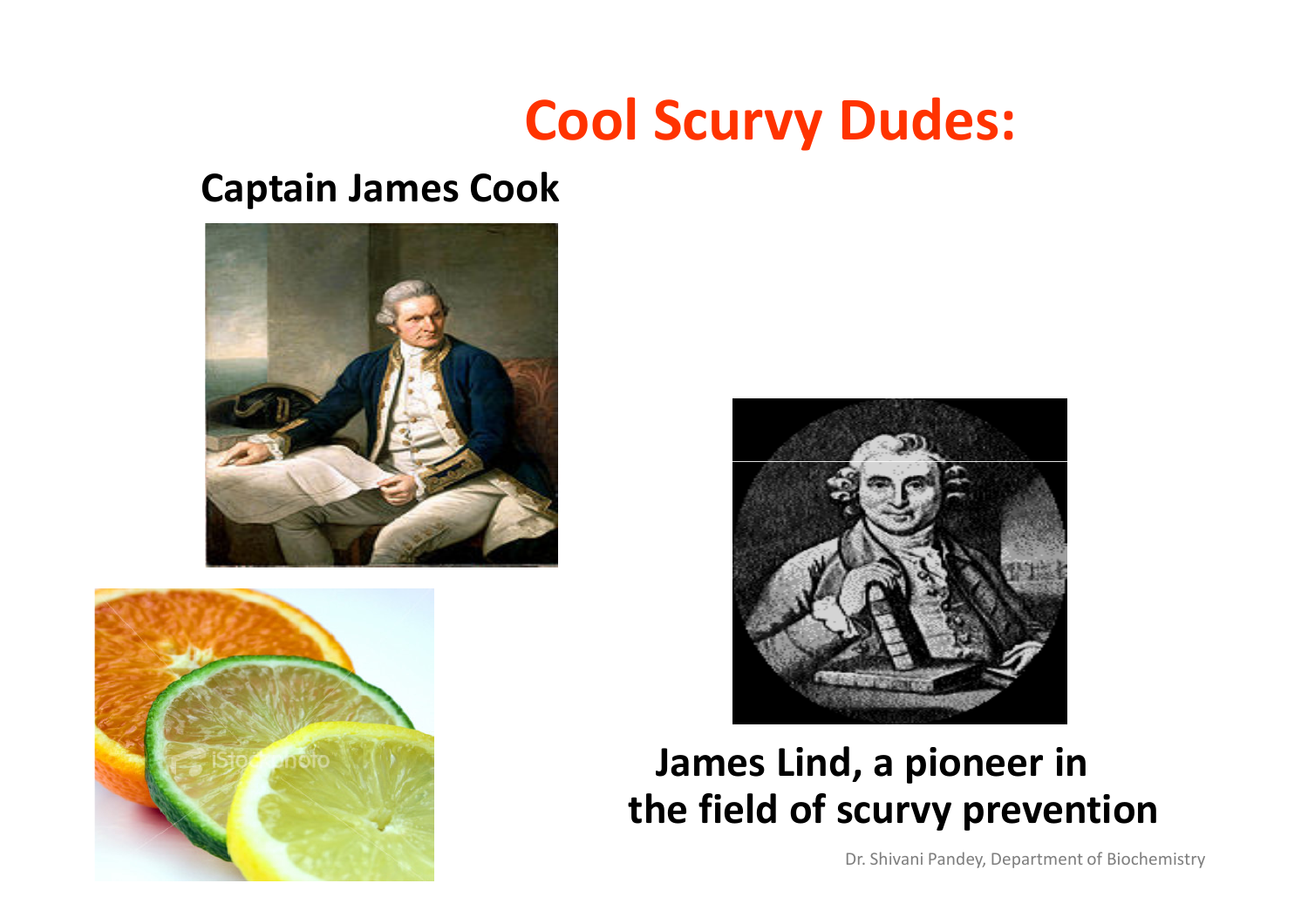

James Lind, a surgeon in the Royal Navy, conducted clinical tests that proved that citrus fruits and their juices would cure and prevent scurvy, the disease which killed a million seamen between 1600 and 1800. In this painting he is shown aboard HMS Salisbury in 1747. Lind published his paper, A Treatise on the Scurvy was published in 1751. He later became Chief Surgeon of the Royal Naval Hospital and published many more papers on how to safeguard the health of sailors.

Image from A History of Medicine in Pictures, published by Parke, Davis & Co. in 1960; Artist: Robert A.Thom Dr. Shivani Pandey, Department of Biochemistry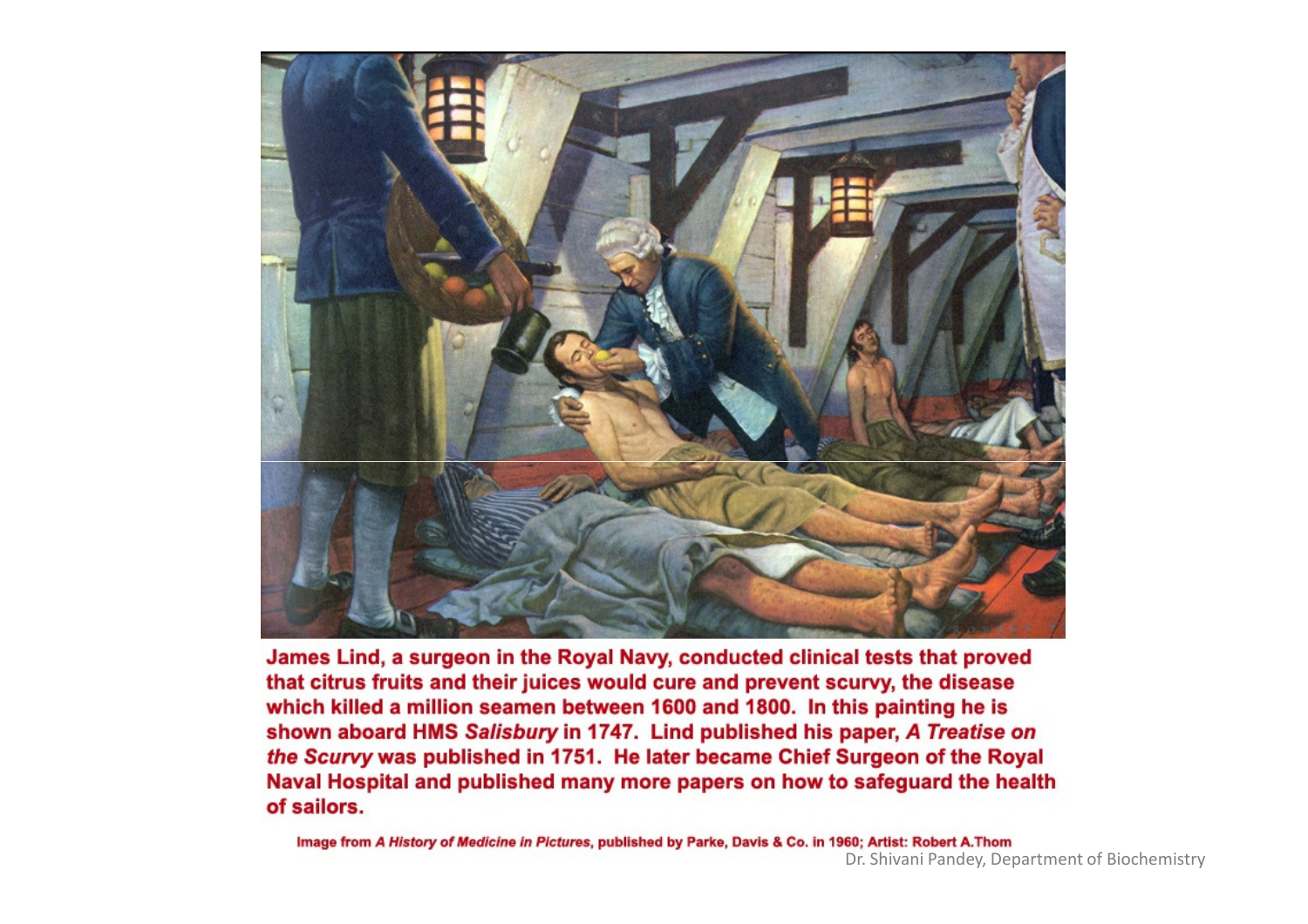### People at risk of scurvy include:

- $\bullet$ • People with chronic malnutrition or those that eat less than 2 servings of fruits/vegetables per day
- Alcoholics
- $\bullet$ Elderly
- •Men who live alone (bachelor or widower scurvy)
- •Children
- $\bullet$ People on peculiar diets or food fads
- People with other medical conditions that may prevent the intake and/or absorption of vitamin <sup>C</sup>
- Dialysis patients
- $\bullet$ Malabsorption disorders
- $\bullet$ Severe dyspepsia

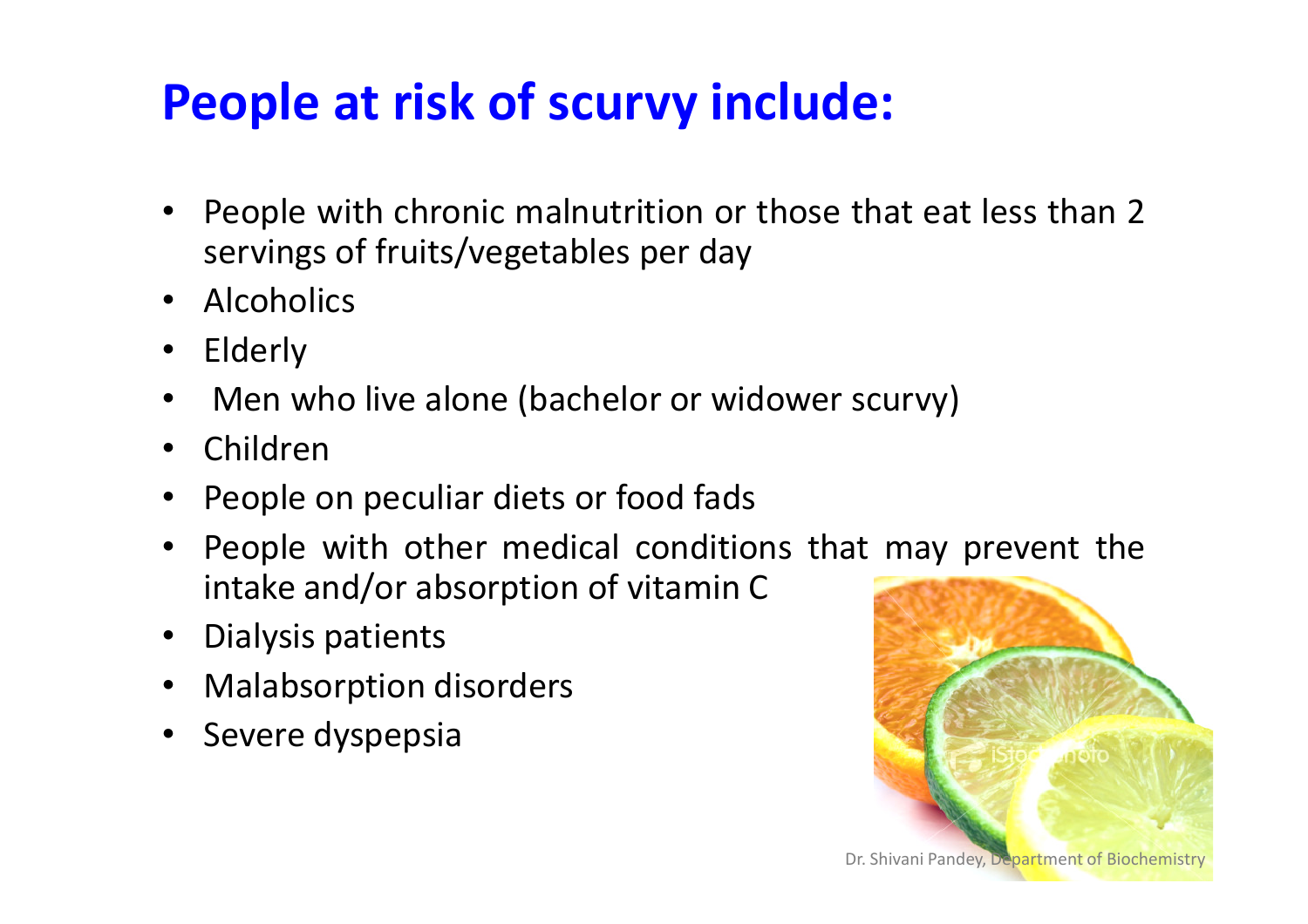

The diagnosis of scurvy is primarily <sup>a</sup> clinical one, based on <sup>a</sup> dietary history of inadequate vitamin <sup>C</sup> intake and the signs and symptoms described here.

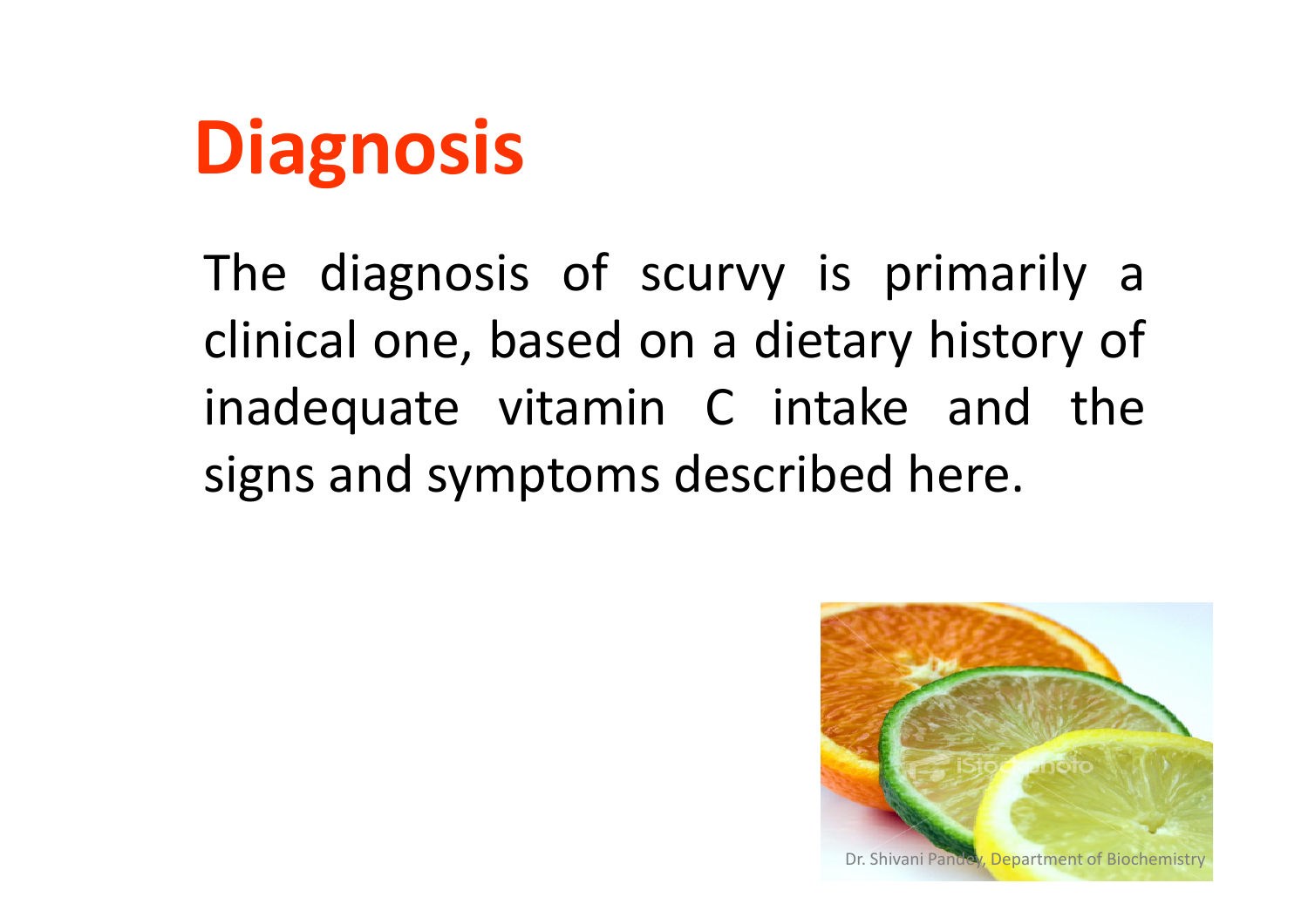# Signs & Symptoms

- Symptoms of scurvy generally develop after at least <sup>3</sup> months of severe or total vitamin <sup>C</sup> deficiency, they includes:
- Weakness & fatigue
- Bruising easily & bleeding from weakening blood vessel, connective tissue & bones due to collagen loss.
- Hair, teeth loss & gingivitis .
- • Infants may be irritable, have pain when they move, and lose their appetite. Infants do not gain weight as they normally do. In infants and children, bone growth is impaired, and bleeding and anemia may occur. [1]+[2]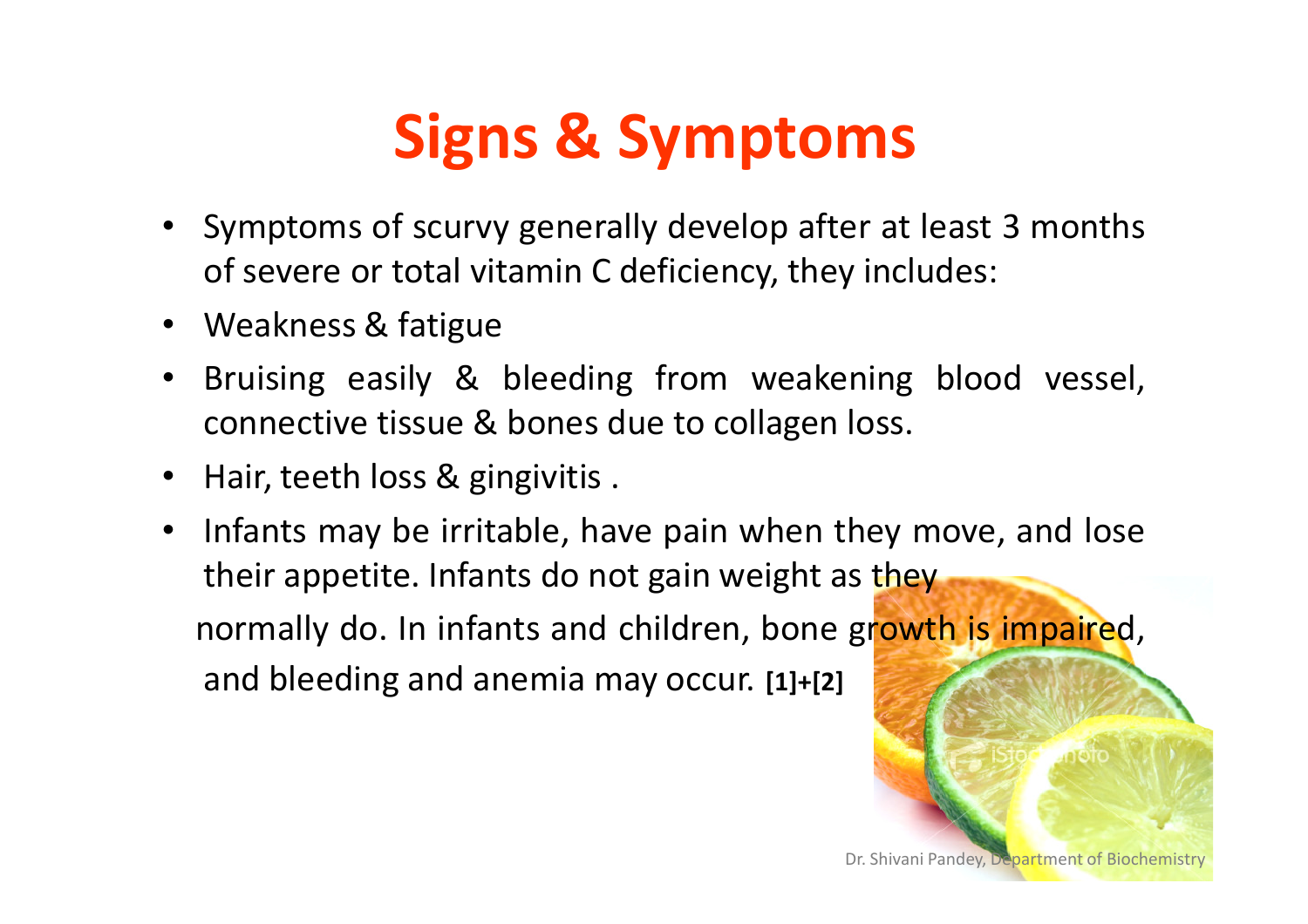## **Complications**

- •**Skin problems:** one of the first signs of scurvy is the development of perifollicular hyperkeratotic papules, These appear as reddish/bluish bruise-like spots surrounding hair follicles. The central hairs are twisted like corkscrews that may break easily. The papules may join together toform large areas of palpable purpura or ecchymoses (bruises).
- $\bullet$ • Oral problems: gums may swell and become red, soft and spongy. Any slight friction may cause the gums to bleed. Often this results in poor oral hygiene and dental diseases.
- Musculoskeletal problems: bleeding in the joints causes extreme discomfort and pain. Joints may be swollen and tender and the pain canbe so severe that patients cannot walk.
- Heart and lung problems: shortness of breath, low blood pressure, and chest pain leading to shock and death. [2]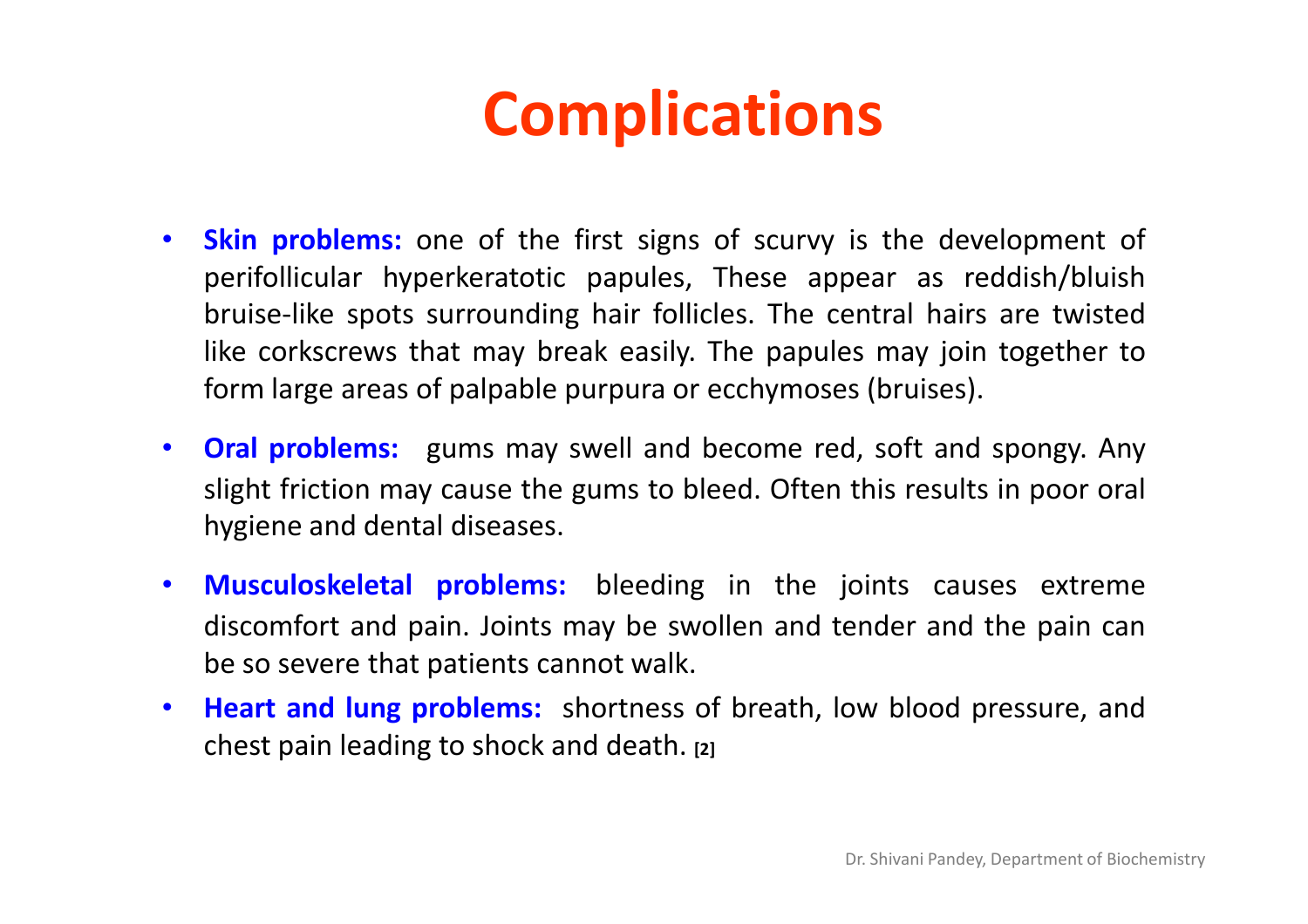



#### Figure 2 : Corkscrew hair [3]





#### Figure3: Gingivitis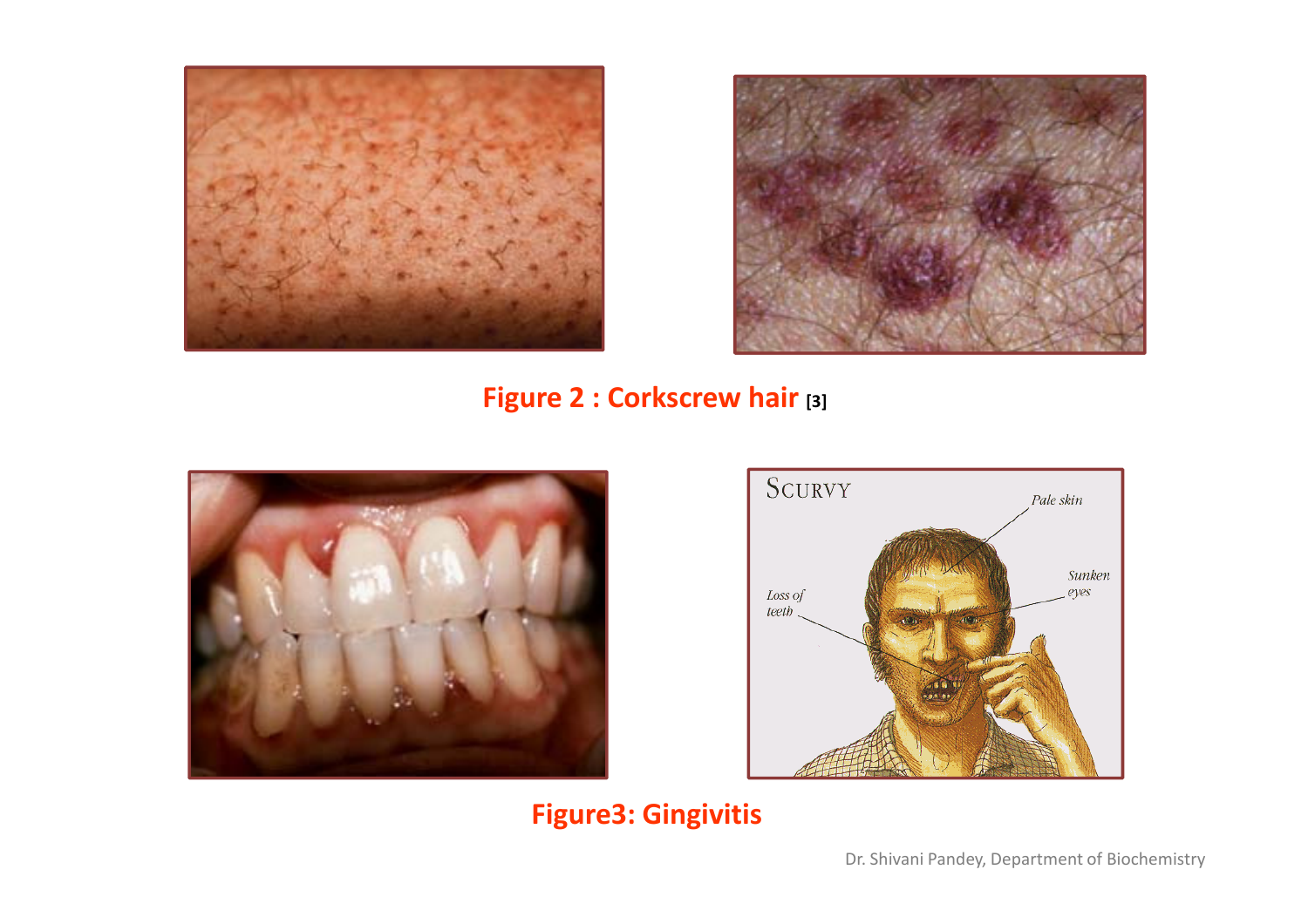## Treatment & Prevention

- •Treatment is simply with vitamin <sup>C</sup> supplements taken orally.
- The adult dose is 800-1000mg/day for at least <sup>1</sup> week, then400mg/day until complete recovery.
- In the U.S., the recommended dietary allowance (RDA) for vitamin C was recently revised upward from 60 mg daily for<br>man and warsen. The PDA continues to be besed mirrorily an men and women. The RDA continues to be based primarily on the prevention of deficiency disease, rather than the prevention of chronic disease and the promotion of optimumhealth.
- Infants who are being weaned from breast milk to cow's milk need <sup>a</sup> supplement containing vitamin C. [5]+[2]

Dr. Shivani Pandey, Department of Biochemistr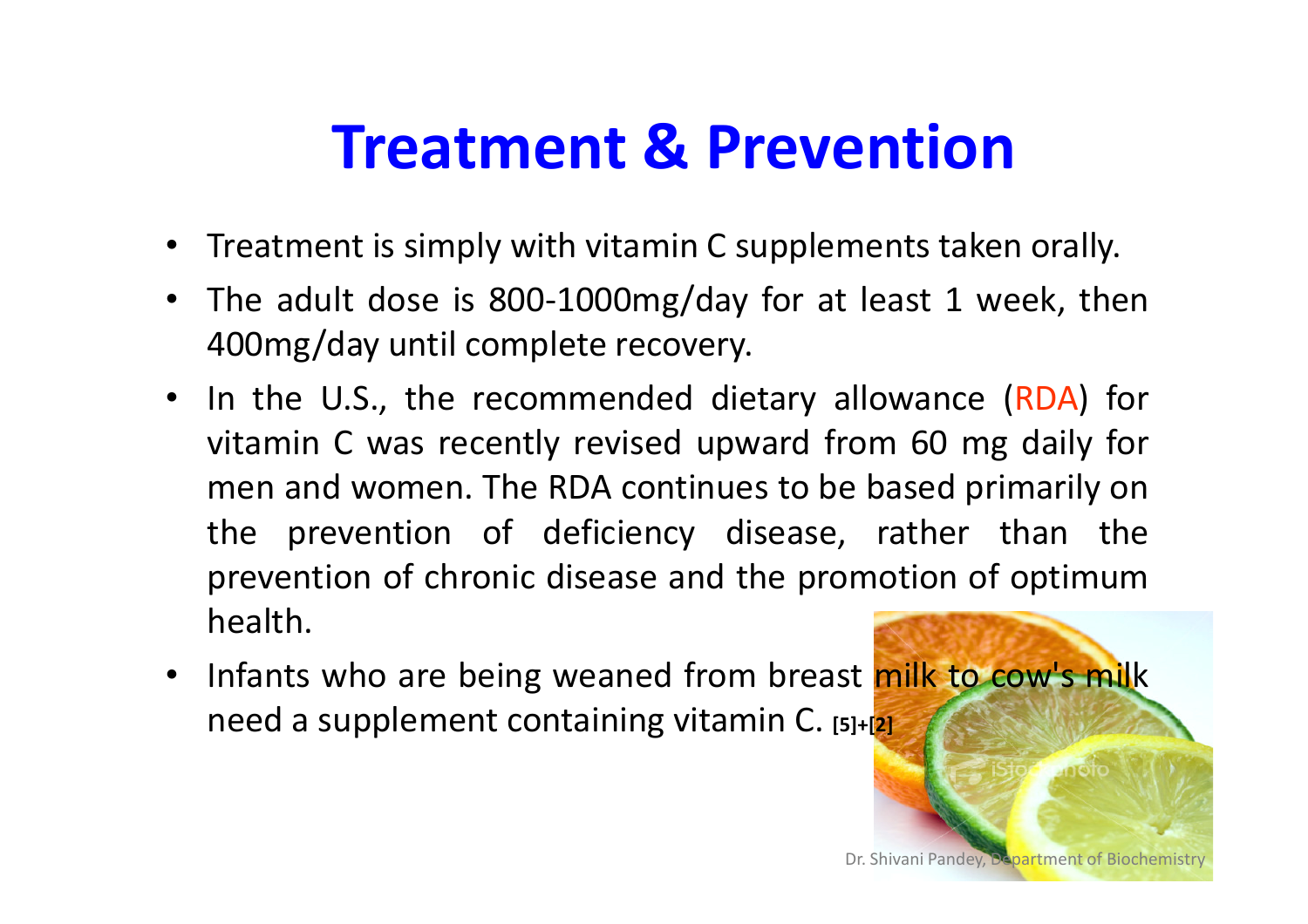# Toxicity of Vitamin C

- UL adults: 2000mg/d
- Osmotic diarrhea
- Oxalate kidney stones
- Decreases uric acid reabsorption resulting in increased risk of gout
- Affects diagnostic tests in feces and gout
	- $-$  fecal blood
	- urinary glucose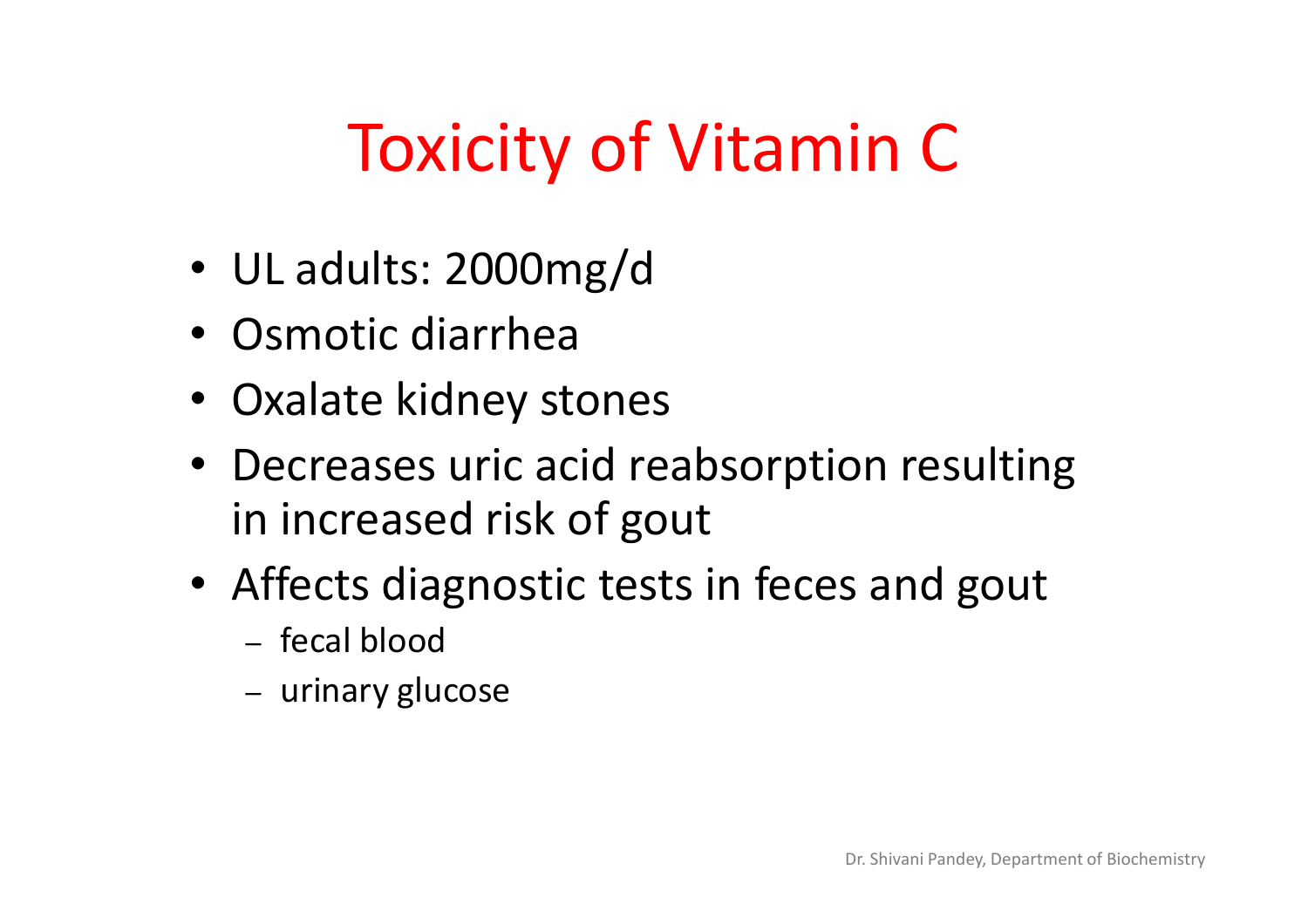### Vitamin B-complex

| Vitamin        | <b>Chemical name</b>                                 |
|----------------|------------------------------------------------------|
| B <sub>1</sub> | <b>Thiamine</b>                                      |
| B <sub>2</sub> | <b>Riboflavin</b>                                    |
| $B_3$          | Nicotinamide (niacin)                                |
| $B_{4}$        | Adenine (no longer considered a vitamin)             |
| B <sub>5</sub> | <b>Pantothenic acid</b>                              |
| $B_6$          | <b>Pyridoxine</b>                                    |
| B <sub>7</sub> | <b>Biotin</b>                                        |
| $B_8$          | <b>Inositol</b>                                      |
| B <sub>9</sub> | <b>Folacin (folic acid)</b>                          |
| $B_{10}$       | p-aminobenzoic acid (PABA) / H1                      |
| $B_{11}$       | L-carnitine / b-hydroxy-g-trimethylammonium butyrate |
|                | (or choline)                                         |
| $B_{12}$       | Cyanocobalamin                                       |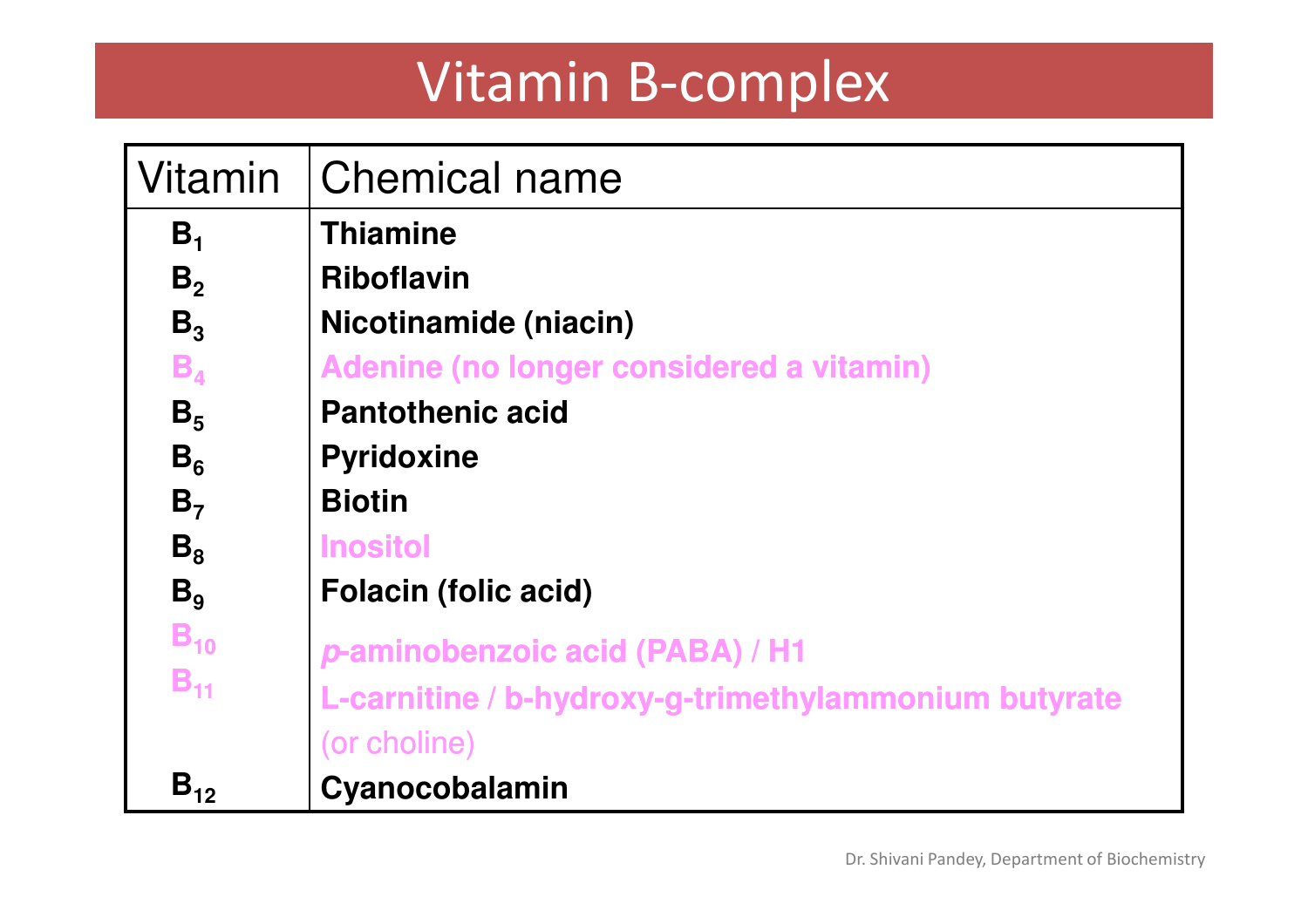#### Inositol (Vitamin Bh)

- •Inositol is part of the vitamin B-complex.
- • Since it is not essential in the human diet, it cannot be considered <sup>a</sup> vitamin.
- • Inositol is naturally present in foods high in fiber (wheat, legumes, bran, etc).
- • It is required for:
	- For proper formation of cell membranes.
	- For formation of lecithin
	- It is not <sup>a</sup> vitamin per se, but it works synergistically with many vitamins and nutrients.
		- functions closely with <sup>a</sup> <sup>B</sup> complex vitamins, Choline, folacin, Vitamins B-6 and B-12.
	- Inositol is necessary for proper function of nerves, brain, and muscles in the body.
	- This nutrient is also often used to counter depression; indeed, serotonin needs inositol for proper functioning.
	- Exists in all human cells, where it plays an important role in cell proliferation and differentiation.
- $\bullet$  Low levels of this nutrient may result in depression and some research has shown that increased levels of Inositol appear tobe <sup>a</sup> promising treatment for depression.

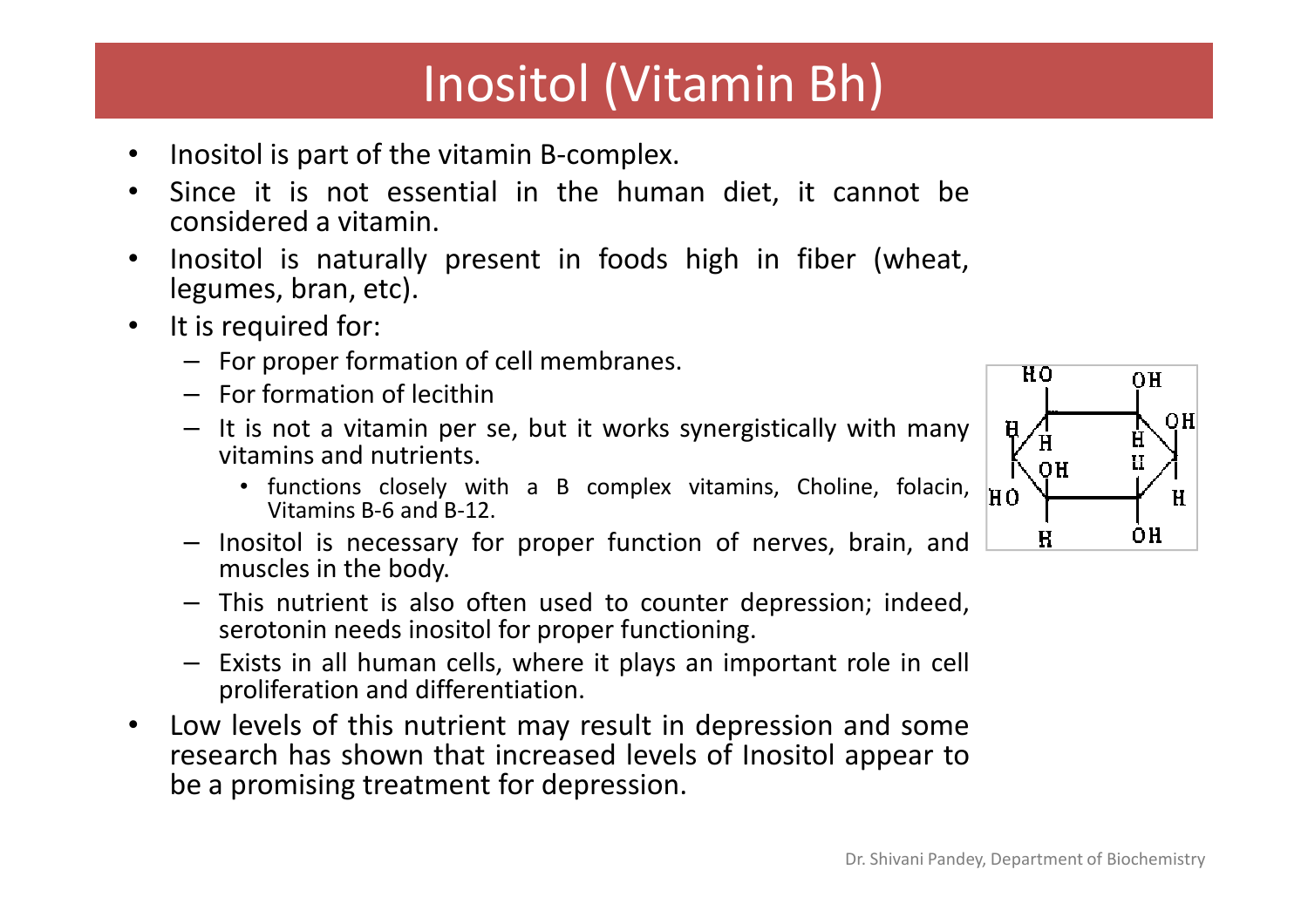#### P-amino benzoic acid (B $_{\mathrm{\mathsf{x}}})$

- <sup>A</sup> substance required for the synthesis of folic acid by many organisms.
- PABA is an essential nutrient for some bacteria and is sometimes called Vitamin B $_{\sf x}.$
- Para-aminobenzoic acid is included in the B-vitamin complex, •although it is not an essential nutrient for humans and it varies in its activity from other B vitamins.<br>Although humans, lack the ability to sw
- Although humans lack the ability to synthesize folate from PABA, it is sometimes marketed as an essential nutrient unde rthe premise that it can stimulate intestinal bacteria.
- It also absorbs ultraviolet light and is used as *aminobenzoic acid,* as a topical sunscreen. Abbreviated PAB or PABA.
- The potassium salt is used as drug against fibrotic skindisorders.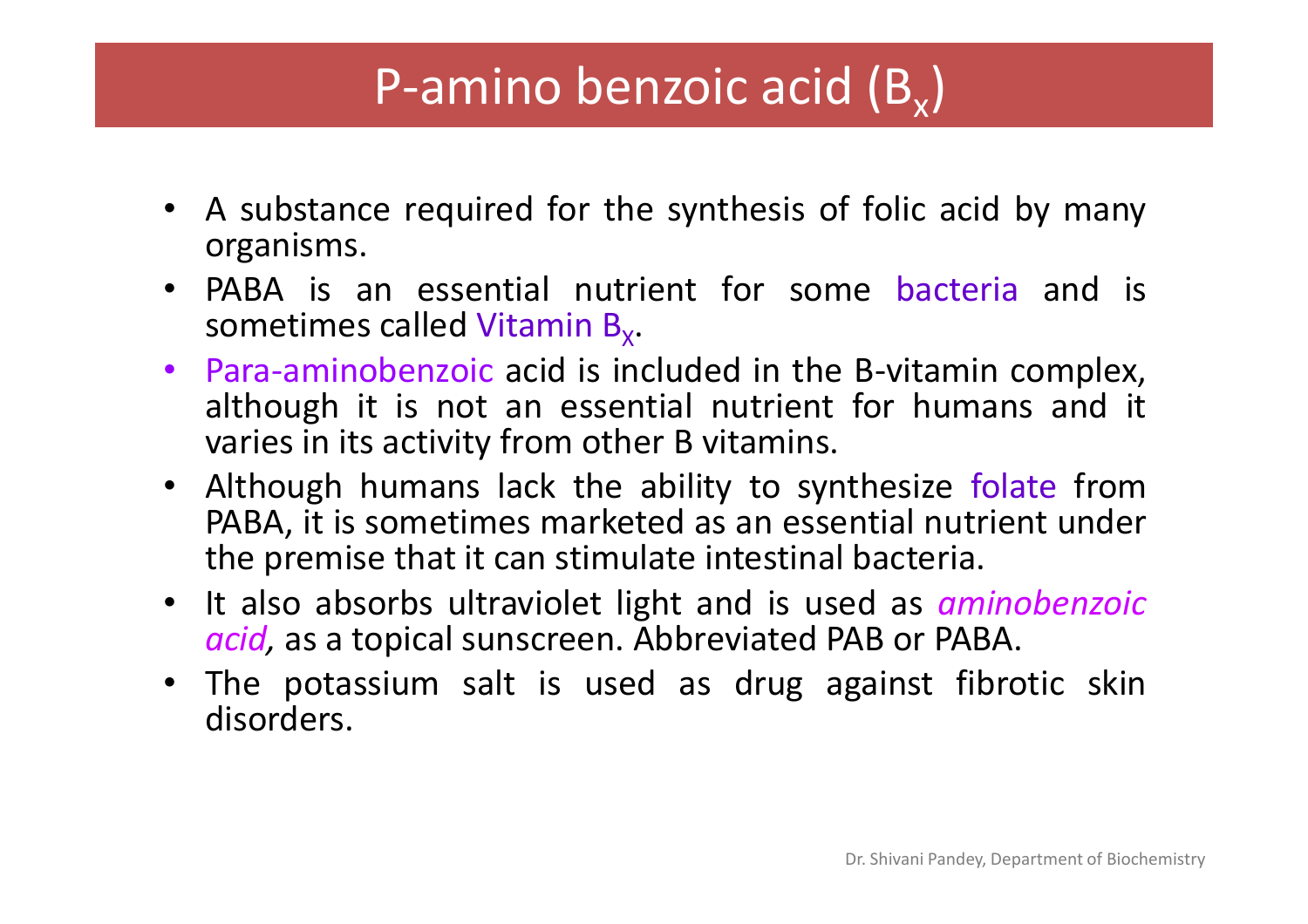#### Structure



Folic acid



PABA (vitamin Bx)

Dr. Shivani Pandey, Department of Biochemistry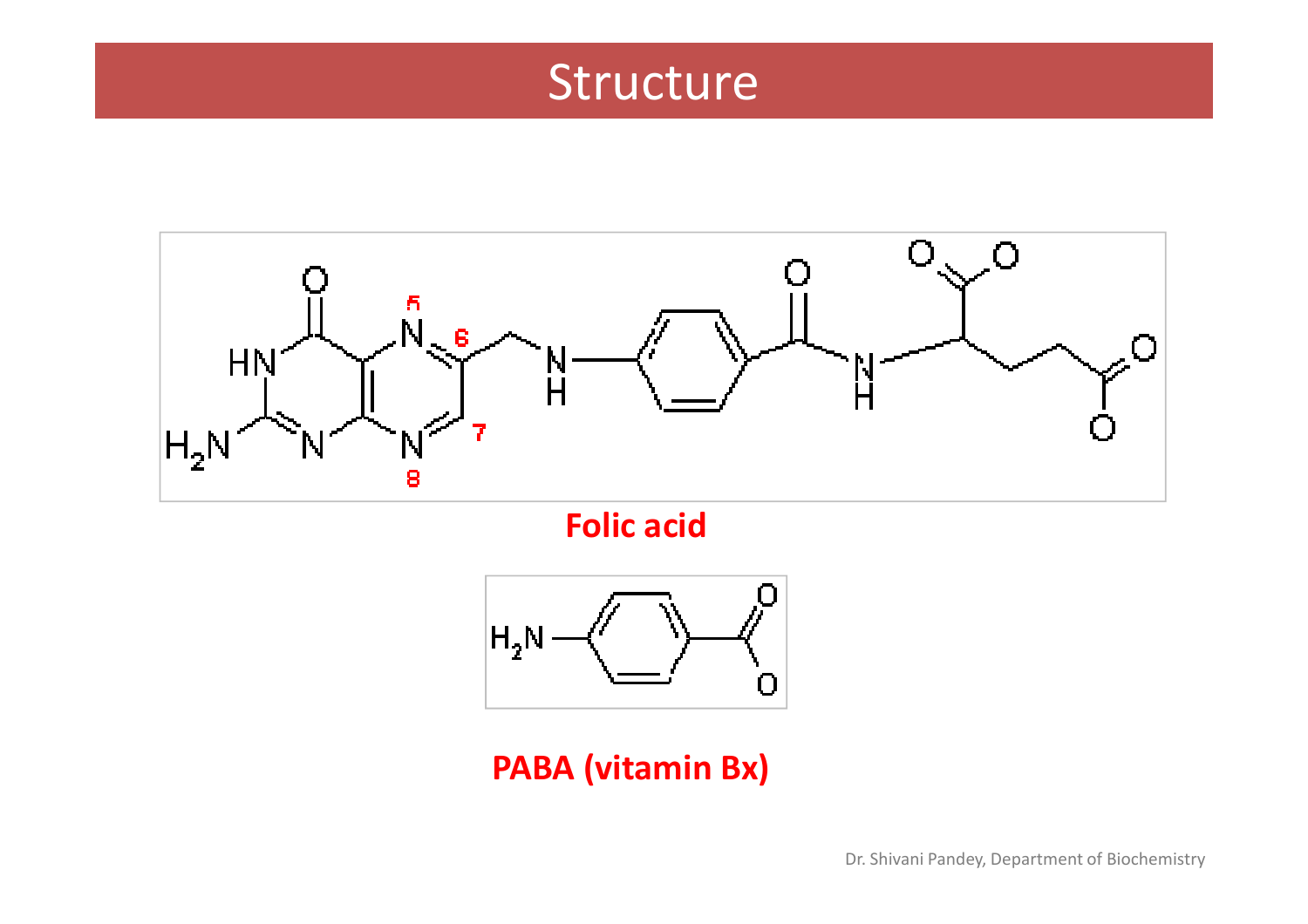#### L-CARNITINE (B11)

- L-carnitine
	- –- Is made in the body from the amino acids lysine and methionine,
	- –- Is needed to release energy from fat.
	- –- It transports fatty acids into mitochondria, the powerhouses of cells.
	- –- In infancy, and in situations of high energy needs, such as pregnancy and breast-feeding, the needfor L-carnitine can exceed production by the body.
- Therefore, L-carnitine is considered <sup>a</sup> "conditionally essential" nutrient.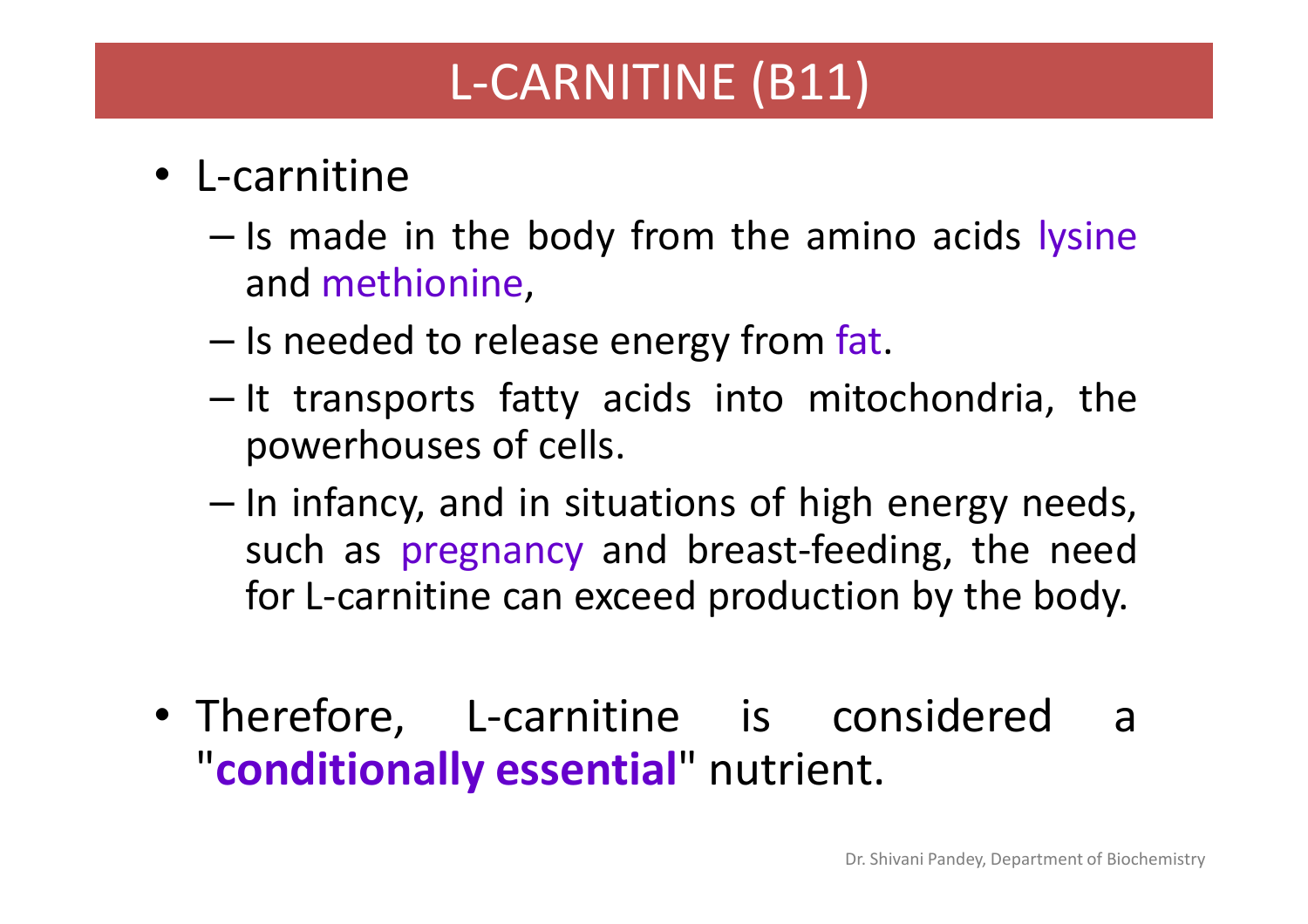#### L-carnitine

- L-carnitine's actions appear to be particularly important in the heart.
- As an example, patients with diabetes and high blood pressure were given <sup>4</sup> grams of Lcarnitine per day in <sup>a</sup> preliminary study.
- After <sup>45</sup> weeks, irregular heartbeat andabnormal heart functioning decreased significantly compared with nonsupplementedpatients.